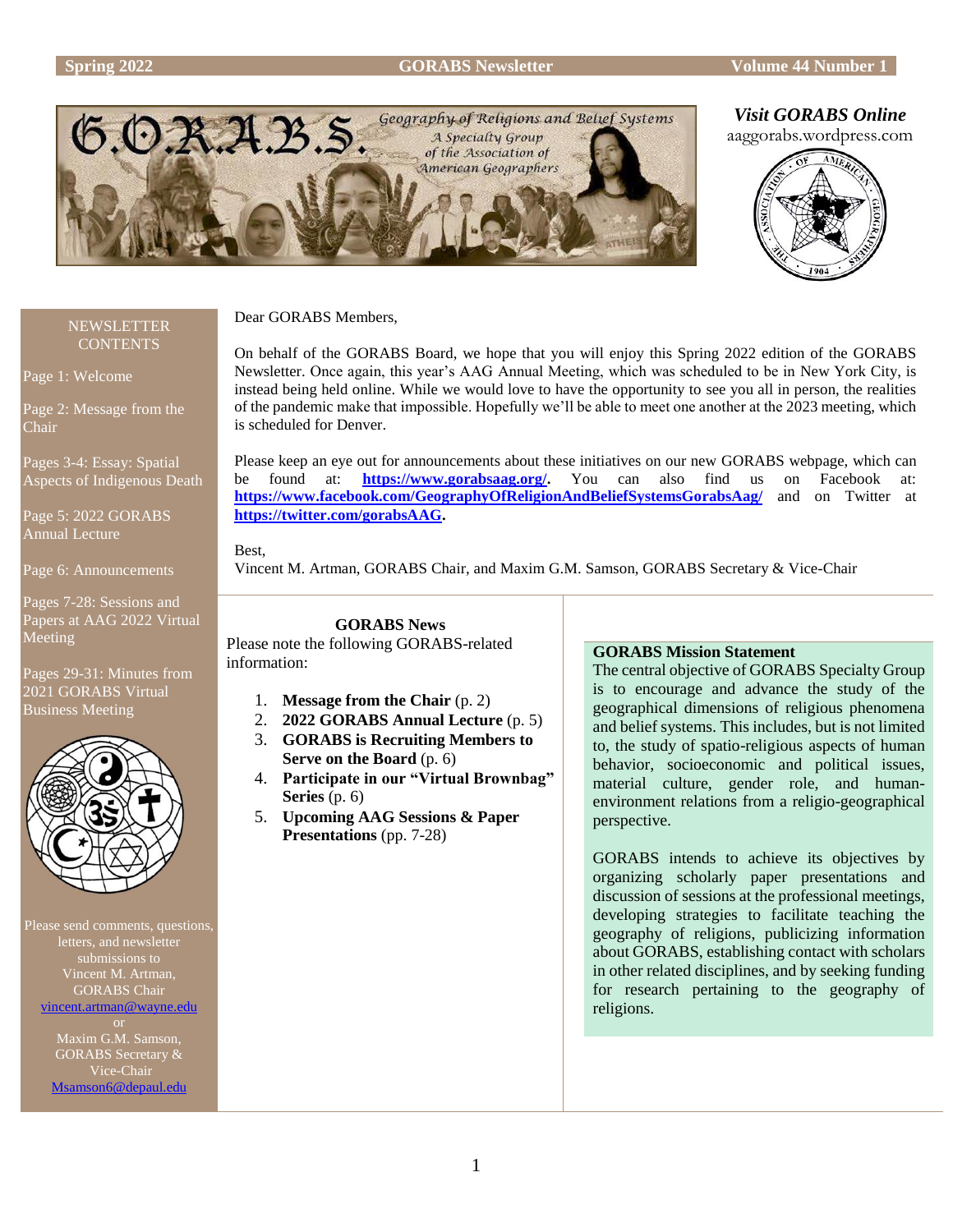# **MESSAGE FROM THE CHAIR**

Dear GORABS members,

We are now heading into our third virtual AAG Annual Meeting! Unfortunately, the COVID-19 pandemic has coincided with my term as GORABS Chair, and I regret not being able to see you all over the past few years in person in Denver, Seattle, or New York. I do hope that you and your families, your friends, students, and communities have stayed as safe and healthy as possible in these difficult times.

Despite the challenges, GORABS continues to grow: we now have a total of 116 members, up from 112 in 2019 before the pandemic began. I take this as a very positive sign, alongside the addition of several wonderful new Board Members, that the topics that our group concerns itself with is becoming increasingly relevant and attracting growing attention from the discipline of Geography more broadly.

One consistent area of discussion (and, ultimately, agreement) among the Board over the past year was that we could be doing more to emphasize that GORABS is concerned not just with the geographies of religions, but of other belief systems, such as nationalism, as well. With one of the themes for the 2022 Annual Meeting being "Ethnonationalism and Exclusion around the World," it seemed like a perfect opportunity to foreground this aspect of our work and demonstrate the growing relevance of GORABS to the study of geography in today's world.

To that end, we are proud to feature Dr. Kristin Kobes Du Mez of Calvin College, the New York Times Bestselling Author of *Jesus and John Wayne*, which documents the imbrication and evolution of Evangelical Christianity and Christian nationalism in the United States since the middle of the  $20<sup>th</sup>$  century. Though not a geographer herself, I can think of few better people than Dr. Du Mez to highlight the possibilities for new directions of researching to the geographies of religions and belief systems. I hope you will join us for this event.

In keeping with out "forward-looking" orientation this year, GORABS is also sponsoring another two sessions, on "New Perspectives in the Geography of Religion" and "The State of the Field," respectively, both of which will feature insights from a diverse range of scholars about where the study of religions and belief systems is going and what some of the promising new areas of research might be. Details about all of these sessions can be found below.

In closing, I want to say that it has been my honor and privilege to serve as Chair over the last three years. As I prepare to step down and pass stewardship of GORABS into even more capable hands, I'd like to thank all of the GORABS members, and especially my fellow members of the Board, for their aid and support. It has been an unconventional three years, to say the least, but it is my sincere hope that I've left the group at least modestly better than it already was when I started.

Vincent M. Artman GORABS Chair 02/14/2022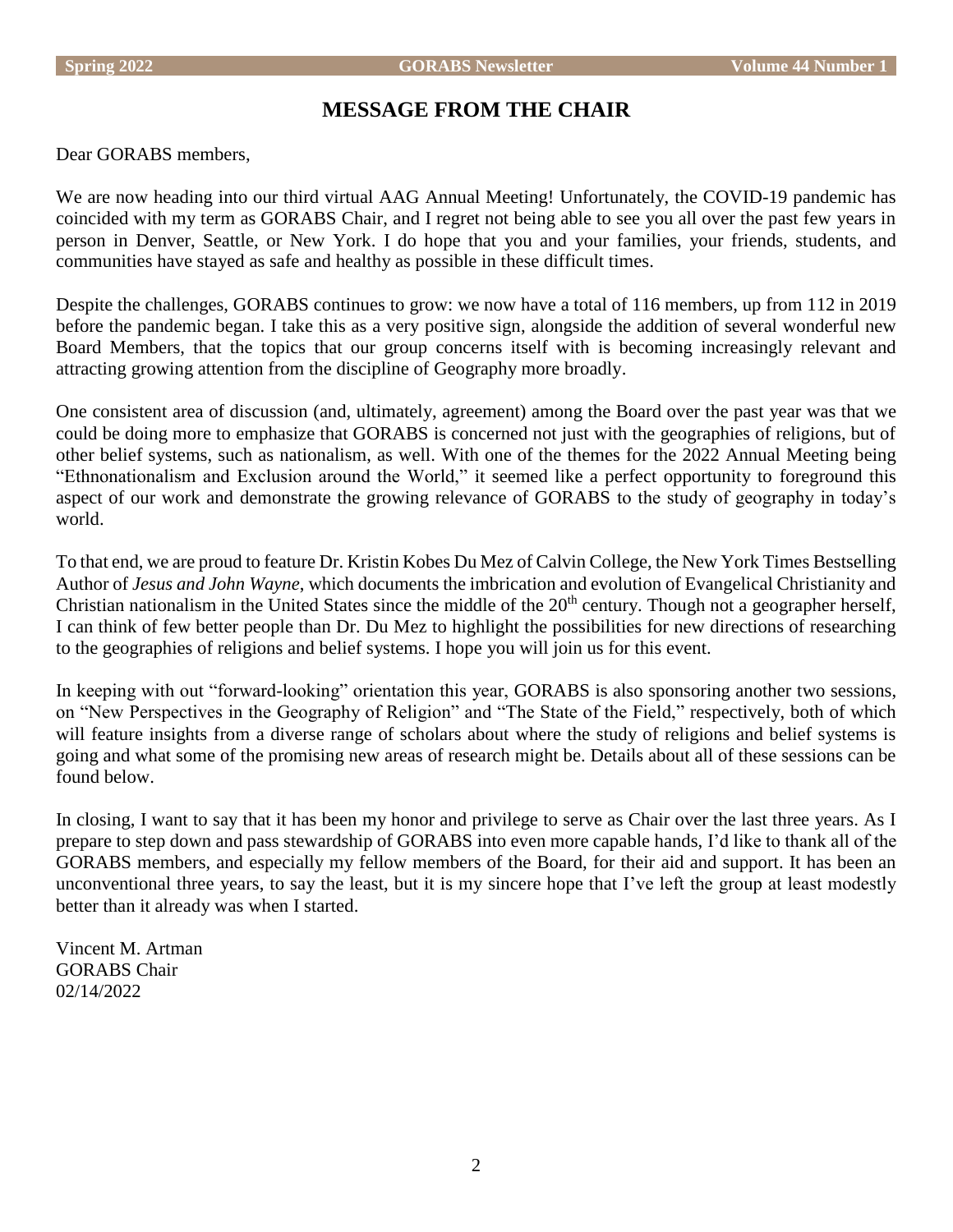# **ESSAY**

# **Spatial Aspects of Indigenous Death Deondre Smiles Department of Geography, University of Victoria**

Greetings, GORABS members—my name is Deondre Smiles; I am an assistant professor in the Department of Geography at the University of Victoria. I am also a citizen of the Leech Lake Band of Ojibwe. Finally, I have had the honour of serving as a GORABS board member over the past two years. I wanted to take some page space to share with you some aspects of my work that I think may be of interest, both to you as SG members, as well as for potential future directions of work in our area. A large portion of my work has centered around the ways that Indigenous death is viewed in both Indigenous and settler/non-Indigenous contexts, in a variety of settings.

One of these settings is in the medical field. There have been many controversies over the past decade or so surrounding the rights of Indigenous families to object to autopsies/invasive forms of death investigations on the grounds of religious belief. In a 2018 paper published in *Geoforum*, I covered one such incident in Northern Minnesota, where over one weekend, in two separate incidents, Indigenous families became locked in a struggle with a local medical examiner's office over attempted autopsies of their loved ones (Smiles, 2018). Though the families were able to win the release of their loved ones' bodies, there were broader lingering implications surrounding the ability of Indigenous communities in the state to object to autopsy based on religious or cultural beliefs that frowned on such practices, something that also similar relevance nationwide in a variety of cases, including instances of Missing and Murdered Indigenous Women, Girls and Two-Spirit people (MMIGW2) (Smiles, 2020).

Another setting is in the field of archaeology and anthropology. The recent publication of the book *Repatriation and Erasing the Past* by Elizabeth Weiss and James W. Springer sparked debates surrounding the ethics of exhumation and continued possession of Indigenous remains by educational institutions. Weiss and Springer argue that modern repatriation laws such as the Native American Graves Protection and Repatriation Act represent an infringement upon academic freedom; Indigenous scholars, including myself, and allies, argue that repatriation laws are a necessary bulwark against generations of theft of Indigenous remains, as well as disregard for Indigenous lifeways and funerary practices (Halcrow et. al, 2021; Smiles, 2021).

How does these seemingly disparate threads connect to geographies of religion and belief systems? I argue that they do in two ways—first, disregard for Indigenous dignity in death in cases such as listed above renders the Indigenous body as a space of contestation, where Western science and disregard for Indigenous beliefs are placed on one side, with Indigenous ontologies and cultural beliefs placed on the other. Secondly, in cases such as the examples that center around archaeological controversies such as the ones outlined by critics of Weiss and Springer, spaces of Indigenous death, such as burial grounds or cemeteries, become enrolled in this contestation. While I do not wish to be prescriptive with Indigenous belief systems, as there is a multitude of Indigenous ontologies and lifeways in the U.S., let alone North America, or global contexts, it can easily be said that crass disregard for Indigenous belief systems related to dignity of the dead is crass disregard, no matter the specific cultural or geographic context.

In my work, I seek to make the intervention that Indigenous death is not an inert concept, and that the Indigenous dead still have political agency beyond the moment of death and cuts across multiple conceptions of space and place, whether it is through the resistance that they inspire when they are disturbed, or through the connection of how Indigenous communities care for the dead (alongside other broader cultural resource contexts), and how they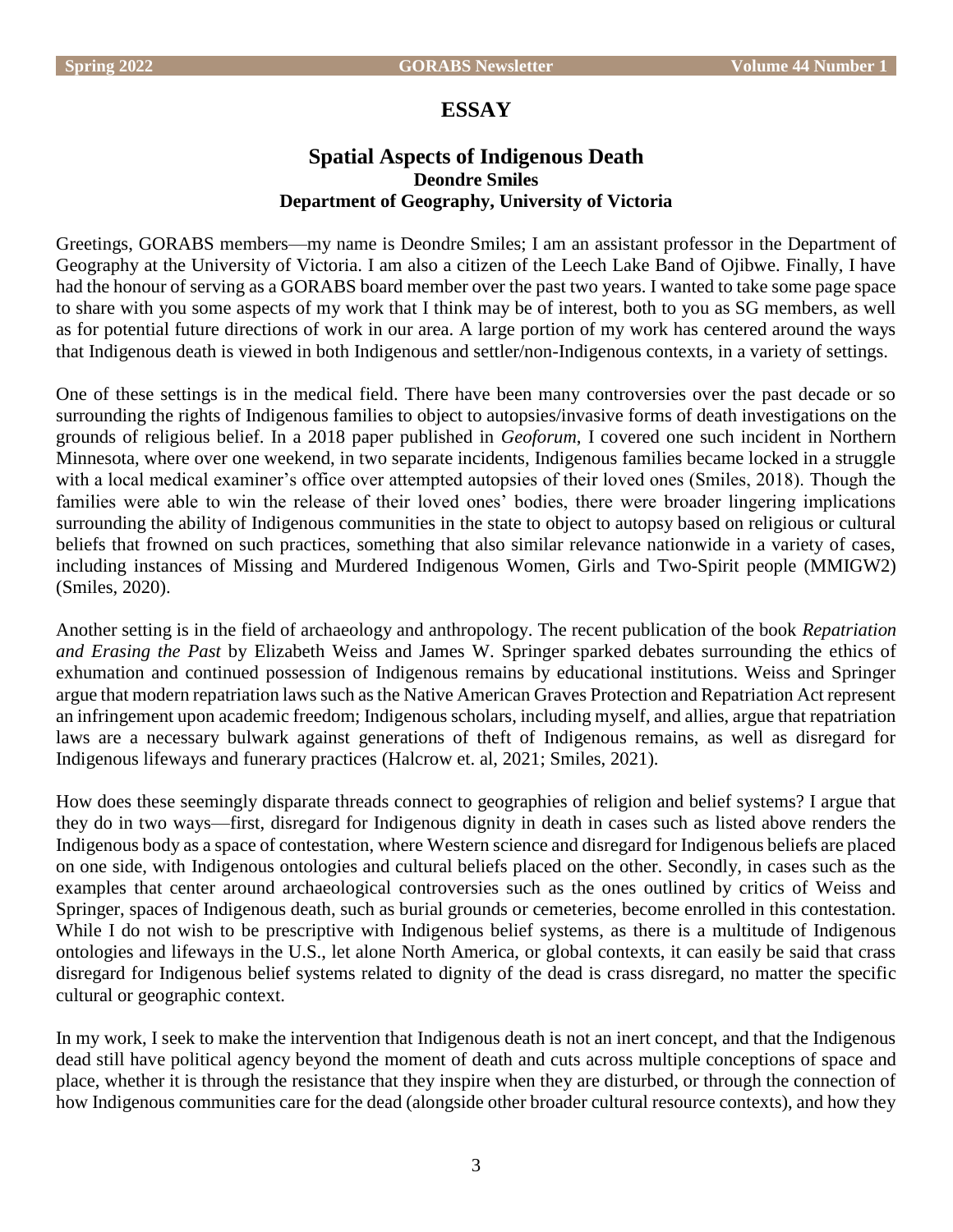care for the living and more-than-human components of their environment, a major component of my ongoing research agenda.

As Geography continues to engage with Indigenous communities, spatial conversations such as the ones outlined become will become more and more prevalent, I believe. Being mindful of non-Western ways of relating to space, even in ways that we have typically defined space as being in Western educational structures, will be important in order to gain a deeper and more nuanced views of the varied geographies related to religion and belief systems and their interface with the concept of death.

# **Works Cited:**

Halcrow, Siân, Amber Aranui, Stephanie Halmhofer, Annalisa Heppner, Norma Johnson, Kristina Killgrove, and Gwen Robbins Schug. 2021. "Moving beyond Weiss and Springer's Repatriation and Erasing the Past: Indigenous Values, Relationships, and Research." *International Journal of Cultural Property* 28 (2). Cambridge University Press: 211–20. doi:10.1017/S0940739121000229.

Smiles, Deondre, 2018. "'…to the grave…'-Autopsy, settler structures and indigenous counterconduct." Geoforum (91): 141-150. https://doi.org/10.1016/j.geoforum.2018.02.034

Smiles, Deondre, 2020. "Ethical and Respectful Engagement between Medical Examiners/Coroners and Indigenous Families and Communities." In MMIWG2 & MMIP Organizing Toolkit. Sovereign Bodies Institute.

Smiles, Deondre, 2021. Repatriation and Erasing the Past by Elizabeth Weiss and James W. Springer. Transmotion 7 (1): 221-228. https://journals.kent.ac.uk/index.php/transmotion/article/view/993/1919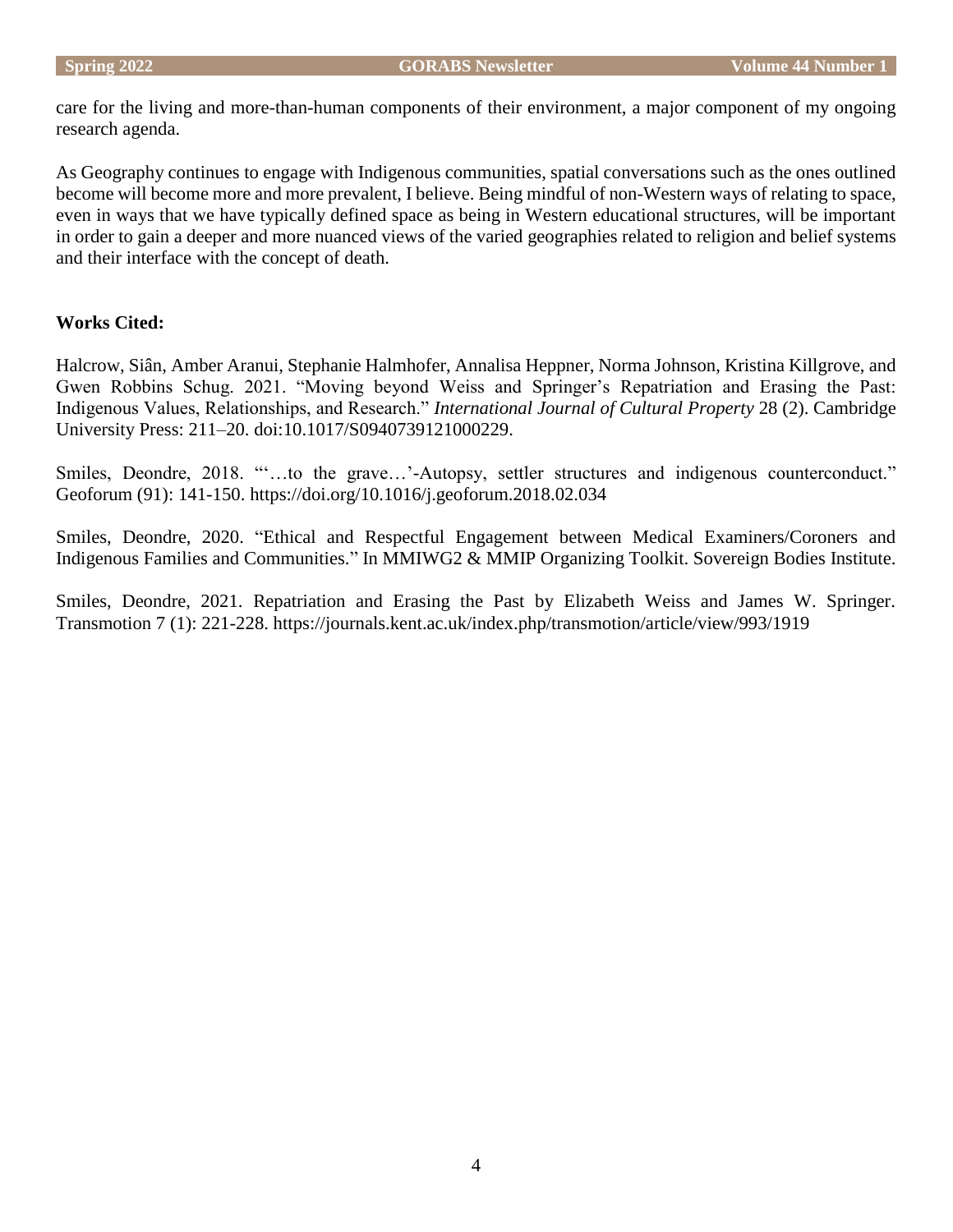

# **GORABS is pleased to announce that Dr. Kristin Kobes Du Mez present our 2022 Annual Lecture!**

Author of the New York Times bestseller *Jesus and John Wayne*, Kristin Du Mez is a writer, speaker, and scholar who explores the intersection of religion, gender, and politics.

Her writing is described as "urgent and sharp-elbowed," and Du Mez does not refrain from presenting the hard truths that history has to offer Americans—and especially American Christians. Her unflinching

examination of the American church, however, is ultimately a call to confession, a call to lament, and a call to greater faithfulness.

An academic by training, Du Mez holds a Ph.D. in U.S. history from the University of Notre Dame, but she writes and speaks for popular audiences in an entertaining style that is equal parts winsome and hard-hitting.

Her bylines include The New York Times, the Washington Post, Daily Beast, Religion & Politics, Religion News Service, NBC News.com, Christian Century, and Christianity Today. Her work has also garnered extensive national and international attention, as a feature on NPR's Morning Edition, the BBC, and in national outlets in China, Japan, Canada, Australia, Brazil, Germany, and the Netherlands. She is a frequent commenter on religion and politics in the national media at outlets such as the Washington Post, Religion News Service, NPR, CBS, Newsweek, CNN, and the BBC.

As a speaker, she has appeared at colleges and universities across the country including the University of Notre Dame, Eckerd College, University of Iowa, Indiana Wesleyan University, Southern Adventist University, Dordt University, and at the University of Calgary. Her public speaking has also included Christian Feminism Today, Seattle's Crosscut Festival, Lenses Reframed (Cru national leadership), Newbigin House (San Francisco), the University of Chicago's Martin Marty Center, and Johns Hopkins' Stavros Niarchos Foundation Angora Institute, to name a few.

Du Mez teaches at Calvin University and lives in Grand Rapids, Michigan, with her husband, three kids, and a dog named Paco.

# **Books:**

*Jesus and John Wayne: How White Evangelicals Corrupted a Faith and Fractured a Nation* (Liveright, 2020)

*A New Gospel for Women: Katharine Bushnell and the Challenge of Christian Feminism* (Oxford, 2015)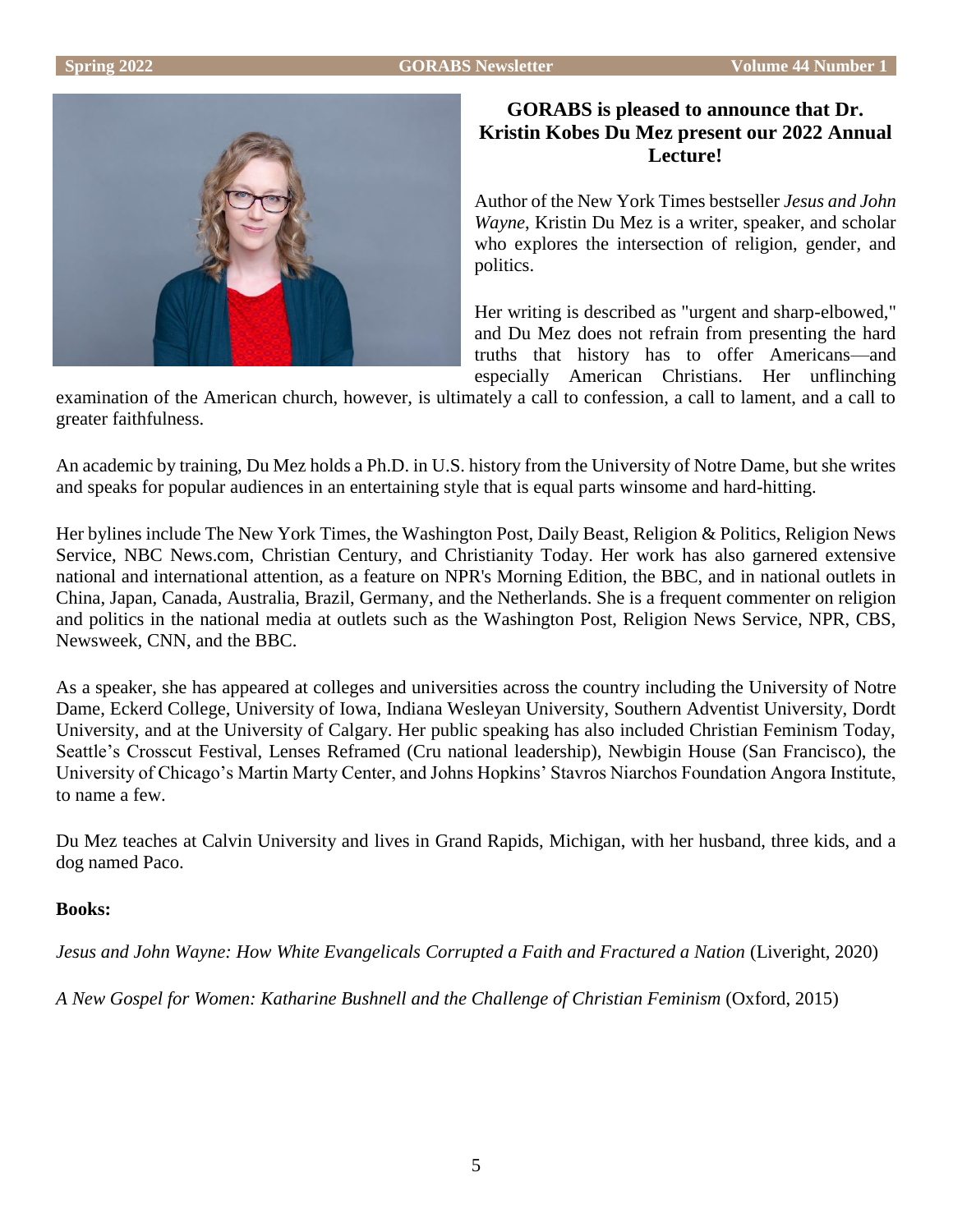# **THE DAVID E. SOPHER NEW SCHOLAR AWARD 2023**

**Description:** The purpose of the David E. Sopher New Scholar Award is to promote intellectual inquiry from new scholars into geographies of religions and belief systems through the presentation of papers at the AAG meeting. Papers will be judged on potential contribution to the field of Geography of Religions and Belief Systems, organization, and written composition.

**Eligibility:** Both graduate students and untenured faculty, who are not currently serving on the GORABS Board, can apply for the award.

**Award:** The amount for the 2022 award is a travel grant of \$250. The recipient will also be given an official certificate at the AAG Awards Luncheon.

**Disbursement:** A check will be disbursed to the winner at the 2022 Geography of Religions and Belief Systems Annual Business Meeting at the AAG event.

**Requirements:** The paper and application form must be submitted in rich text or Microsoft Word format by March 20, 2023. The paper must subsequently be presented at the national AAG meeting, though it does not have to be in a GORABS-sponsored session. A panel drawn from the GORABS Board will judge the papers and determine a recipient. The winner will be announced in time to attend the Awards Luncheon with a GORABS representative. GORABS reserves the right to not make an award in a given year.

# **THE WILBUR ZELINSKY AWARD 2023**

GORABS has recently inaugurated The Wilbur Zelinsky Award, which students can apply to upon submitting a session of papers to the AAG, having first taken out student membership in GORABS and received GORABS group sponsorship. This award was first presented in 2018. Applications are now open for The Wilbur Zelinsky Award 2023, whereby a certificate and \$100 will be given to the best session of papers that qualifies in the above categories.

# **GORABS IS RECRUITING**

If you are interested in serving on the Board of GORABS, particularly if you are from a historically underreported group, please consider joining our group and becoming part of the Board. Your participation will help to strengthen our group and shape its direction going forward.

# **VIRTUAL BROWNBAG SERIES**

With the "pivot to online" and the advent of Zoom, the Board has decided to inaugurate a new "Virtual Brownbag" series that will feature short lectures by geographers of religion, followed by discussion from attendees. We are particularly interested in featuring scholars from Latin America, Asia, or Africa who may not always be able to attend the AAG Annual Meeting, but who want to communicate their research to a wider audience. This should be an exciting new venture, and we hope that this series will help to keep us geographers of religion more connected over the course of the year.

Inquiries regarding the Sopher or Zelinsky Awards, about serving on the GORABS Board, or about participating in our "Virtual Brownbag" series may email any of the following officers:

Chair: Dr. Vincent Artman, Wayne State University, [vincent.artman@wayne.edu](mailto:vincent.artman@wayne.edu) Secretary & Vice-Chair: Dr. Maxim Samson, DePaul University, [msamson6@depaul.edu](mailto:msamson6@depaul.edu) Assistant Secretary: Dr. Nathan Burtch, George Mason University, [nburtch@gmu.edu](mailto:nburtch@gmu.edu)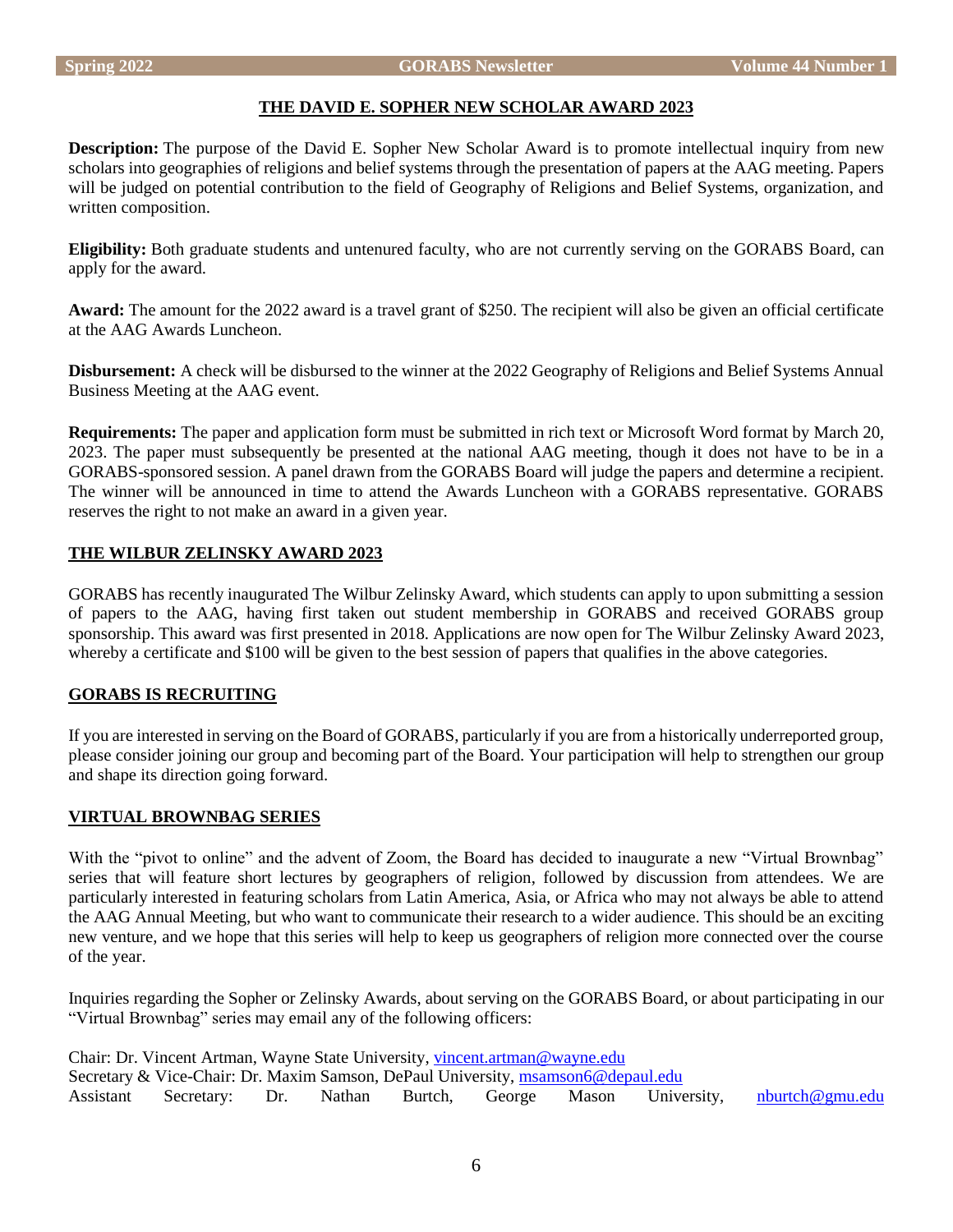# **List of GORABS-Sponsored Papers and Sessions**

**The 2022 AAG Annual Meeting will be utilizing Zoom meeting rooms that will be accessible through the AAG's Final Program Platform (**[https://aag-annualmeeting.secure-platform.com/a/organizations/main/home\)](https://aag-annualmeeting.secure-platform.com/a/organizations/main/home)

*Please note that all times are in EASTERN STANDARD TIME (EST).*

# **GORABS Annual Lecture: Kristin Kobes Du Mez**

**Day:** 2/26/2022 **Start / End Time:** 5:20 PM / 6:40 PM (EST) **Room:** Virtual 72 **Organizer:** Vincent Artman **Chair:** Vincent Artman

Please join us for the 2022 GORABS Annual Lecture. In this talk, Dr. Kristin Du Mez, author of the *New York Times* bestseller *Jesus and John Wayne*, will explore the intersection of religion, gender, politics, and the phenomenon of Christian nationalism.

# **GORABS Session: New Perspectives in Geographies of Religion**

**Session Type:** Virtual Papers **Day:** Saturday 2/26/2022 **Start / End Time:** 02:00 PM / 03:20 PM (EST) **Room:** Virtual 11 **Organizer and Chair:** Vincent Artman, *Wayne State University*

# **Naturalism and Supernaturalism: A Conceptual Framework for Geography Explanation and Instruction.**

**Author:** David Rutherford, *University of Mississippi* **Topics:** Religion and Belief Systems **Keywords:** Religion, belief systems, naturalism, supernaturalism

Current scholarship in studies of religion recognizes a wide spectrum of faith systems that includes more than the major world religions. The discipline of geography has begun to recognize this change, and the traditional study of "geography of religion" has increasingly come to be known as the "geography of religion and belief systems." This paper conducts a brief review of the theoretical basis for this change, and then presents a conceptual framework that organizes religions and belief systems into the broad ideological categories of naturalism and supernaturalism. The paper demonstrates how this conceptual framework produces more coherent explanation and instruction of the conditions, the spatial patterns, and the processes of change and interaction present among religious and non-religious belief systems in the contemporary world.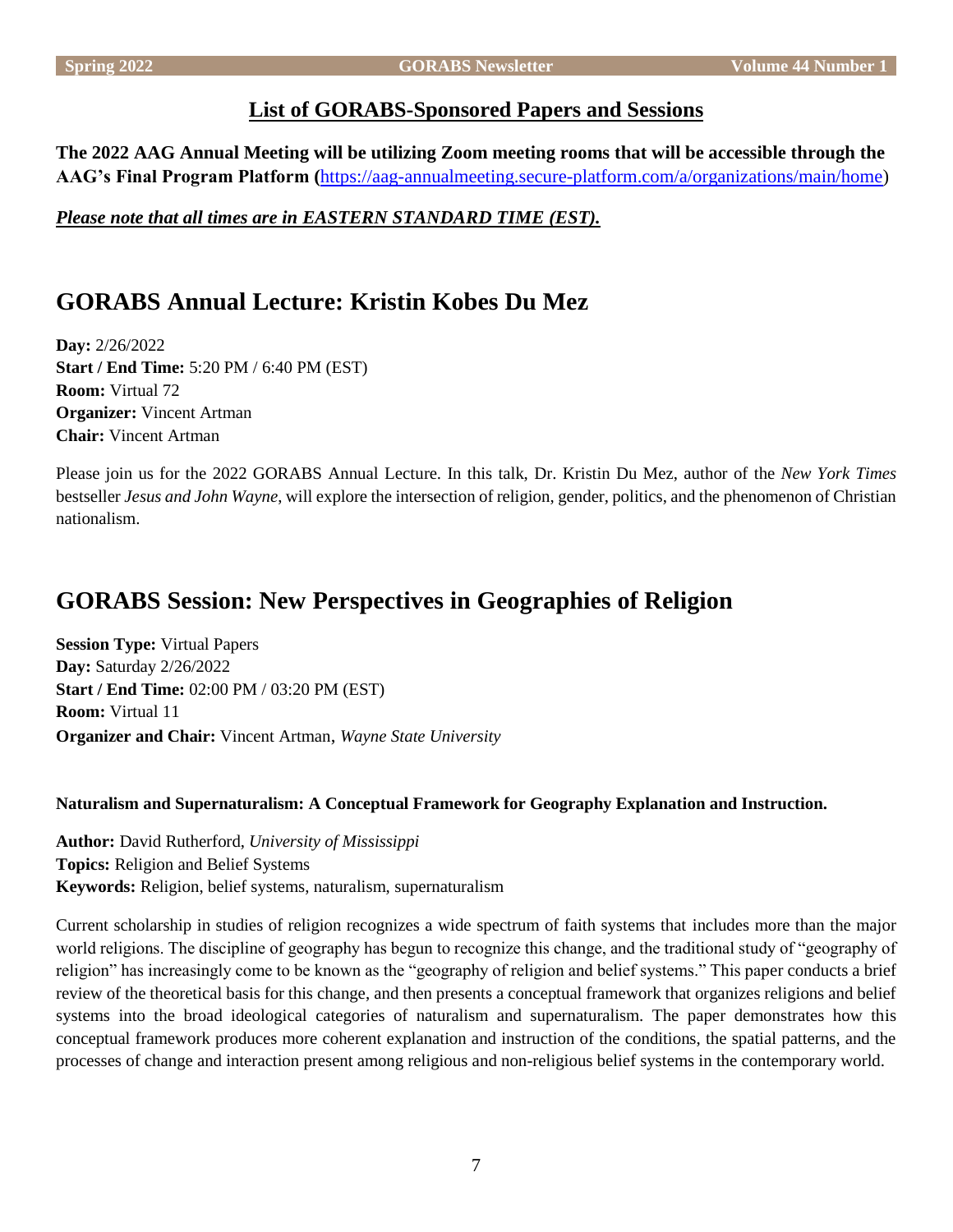#### **The Climate Movement and Conservative Christian Groups**

# **Author:** Edward Hamilton Davis, *Emory & Henry College*

**Topics:** Religion and Belief Systems, Environmental Justice, Human-Environment Geography **Keywords:** Climate movement, environmentalism, Christians, United States

Ancient belief systems, at least some of their most recent proponents, continue to have major consequences in our industrialized world. For example, in spite of considerable scientific consensus in its favor, the US climate movement faces keen opposition from some conservative Christian groups. These groups have argued against climate protection by claiming, among other things, that 1) Earth might be destroyed, and perhaps as a punishment for humanity's sins, but Christians will be saved, 2) Earth is in God's hands and God would not allow its destruction, or 3) prioritizing Earth's survival distracts believers from the prime objective of saving souls. These arguments are expressed in many forms, and have contributed to a widespread skepticism toward the climate movement among millions of believers in the US.

However, since the 1990s a number of evangelical (conservative) Christians have joined the climate movement. The result is a more divided discourse on how Christians might relate to the movement. Indeed, some online activists are quoting even the late famous evangelist Billy Graham in rallying people to the cause of climate protection. This paper summarizes and compares public statements from within the two broad stances: Christians who are opposed to climate protection, and those who support it. The goal is to understand and relate alternative frames for the issue. The paper concludes by seeking ways climate movement leaders might convince conservative Christians to accept the urgency of protecting the climate.

## **Exploring the Geographies of 20th Century Conservative Political Thought**

**Author:** Christian Sellar, *University of Mississippi* **Topics:** Political Geography, United States, Europe **Keywords:** Political geography, modernity, conservatism

Contemporary human geography tends to identify political conservatism with neoliberalism (Harvey 2005), populism (Casaglia et al. 2020), and ethnocentrism and racism (Schuermans 2013). More in general, conservatism is depicted as a negative backdrop against which to build the 'progressive' political agenda of the day (Springer 2021). However, this paper argues there is merit in analyzing 'conservative' intellectual traditions in their own terms, as epistemological and sociopolitical projects. It focuses on three among several 'conservative' intellectual traditions loosely grouped under the umbrella notion of 'traditionalism.' These intellectuals aimed at preserving pre-modern worldviews, notions of authority, and law against the onslaught of modernity in the United States, continental Europe, and part of the Muslim world. In so doing, it unveils the articulation between modernity, conceptualized as a world view based on enlightenment philosophy, positive science, industrialism, and mass democracy, and the place-specific sociopolitical institutions that pre-dated it, viewed in the eyes of the few who opposed it.

To achieve its goal, this presentation focuses on the 20th century, the period in which arguably modernity reached its peak. It compares how American traditionalists (Babbitt 1927, Kirk 1953), continental Europeans in the literature of the crisis (Spengler 1991, hemming et al 2017, Guenon 2001), and Khomeini's philosophical work underpinning the Iranian revolution in 1979 (Khomeini 2015) conceptualized rights and sovereignty, the notion of work, , and the nature of knowledge. In so doing, it highlights the place-specific nature of the struggles leading to the diffusion of modernity within and without the western world.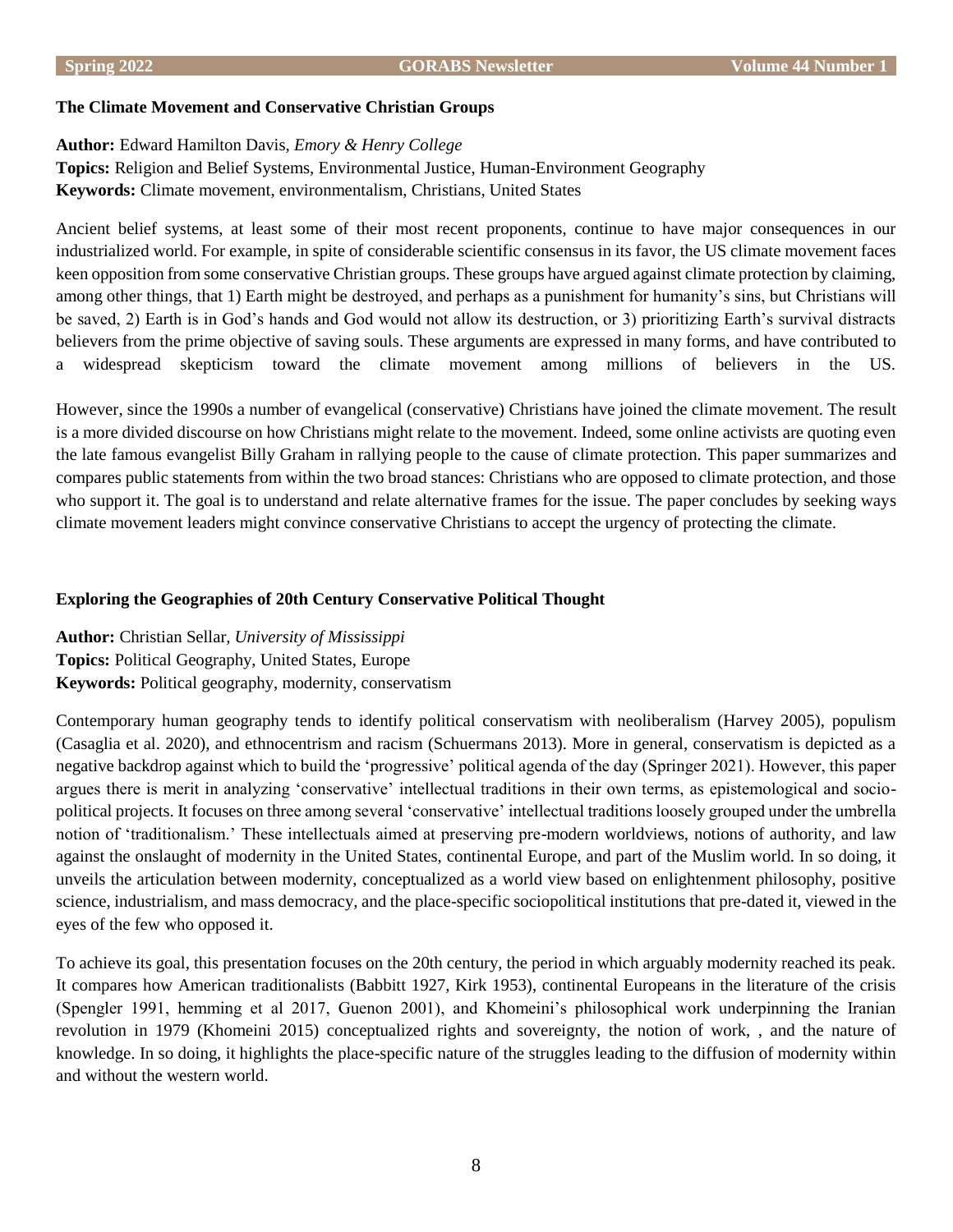#### **A Post-Tsunami Sea Change? Towards Post-Secular Disaster Response in Indonesia**

# **Author:** Maxim Samson, *DePaul University*

**Topics:** Religion and Belief Systems, Hazards, Risks, and Disasters, Development **Keywords:** Religion, Post-secular, disaster response, tsunami, Indonesia

The role of religious actors in disaster response, an issue that is generally understood as being dominated by secular perspectives, is increasingly receiving attention. Surprisingly considering its likelihood to offer relevant insights, however, the concept of post-secularism has seldom been adopted as an analytical framework. In response, this paper adopts a Habermasian lens to examine the relationship between religious and secular actors in Indonesia with respect to the 2018 Sunda Strait tsunami. In particular, the paper highlights domestic faith organizations' contributions to the disaster response, alongside their struggles to legitimize their leadership potential. By demonstrating the existence of constraints on religious groups playing a consequential role in a public concern that would benefit from multiple perspectives and competencies, it exemplifies how Habermas' vision of a post-secular society is playing out in a disaster context and identifies areas in which collaboration between ostensibly secular and religious actors might be improved.

# **Lament as Transformation: Geographies of Grief and Ideological Change**

# **Author:** Michael P. Ferber, *The King's University*

**Topics:** Religion and Belief Systems, Environment, Environmental Justice **Keywords:** Geography of religion, lament, grief, biodiversity loss, environmental degradation, climate change

Biodiversity loss, climate change, and growing social injustices inspire laments of deep grief, anguish, and loss in cultures worldwide. Distraught authors are working through pain, sorrow and suffering manifested in the environment due to anthropogenic processes and ideologies of imperialism, colonialism, capitalism, and denial. The scale of global suffering and the extent to which it is realized in local contexts is considerable. Nonetheless, many contemporary religious congregations have lost what Christopher Wright describes as the willingness, the vocabulary, and even the capacity to engage in authentic lament. Writing primarily about oppressed peoples, Soong-Chan Rah describes this loss of capacity to lament in terms of a culture of celebration among globally elite religious communities who seek constancy and stability of the current social order rather than deliverance. Thus the language of celebration and praise dominates religious liturgy. Walter Brueggemann further expounds how ideologies supported by denial can be broken by reality associated with grief and disorientation, opening a way for a new orientation as hope overrides despair. Ideology provides a false consciousness, and grief-stricken lament can become a powerful tool to expose ideological disconnects between environmental facts on the ground and false consciousness. This paper speculates how lament can draw observers to pain, sorrow and suffering and thus evoke facts on the ground realism into contemporary orientations of celebratory denial.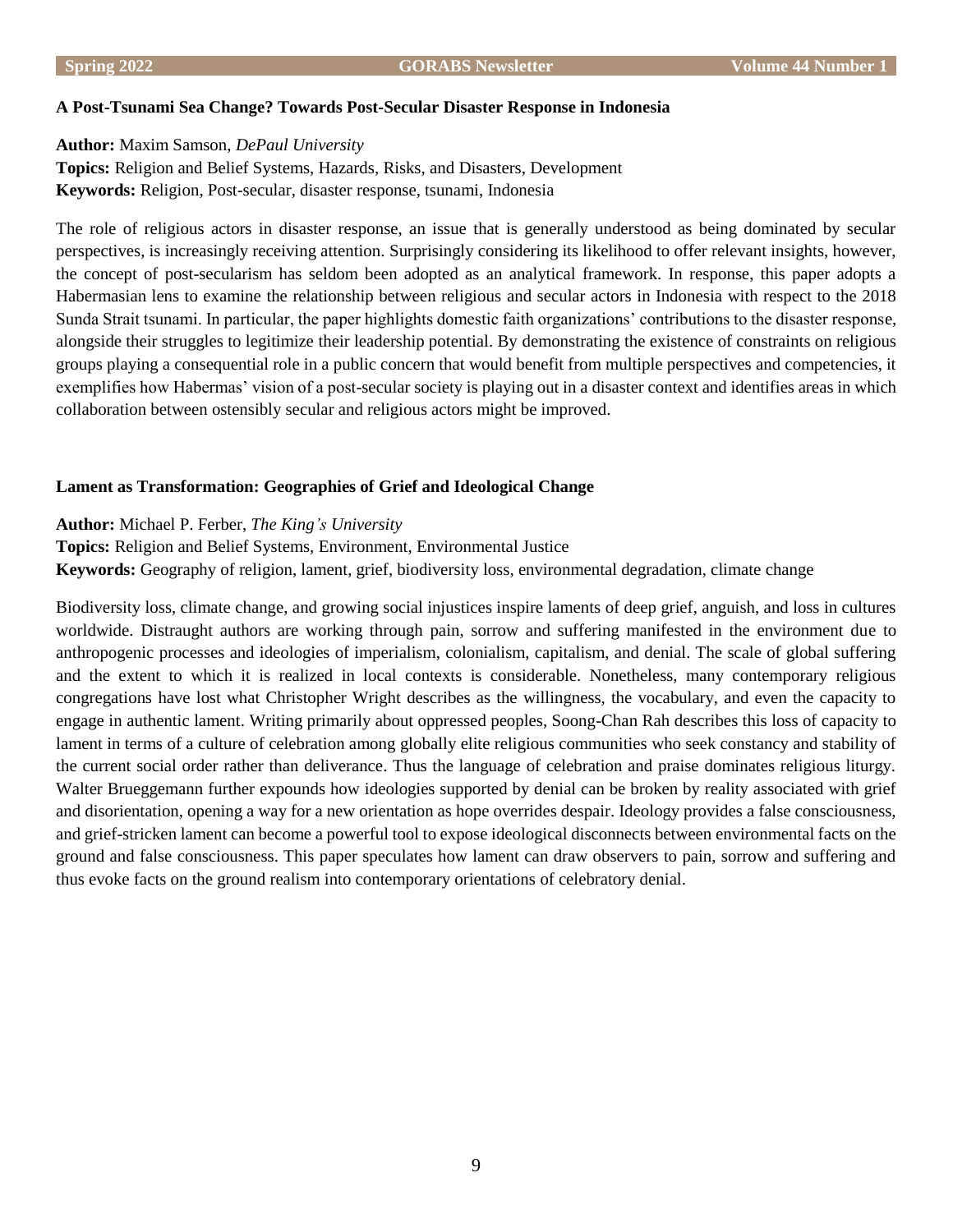# **GORABS Business Meeting**

**Day: Saturday 2/26/2022 Start / End Time: 7:00 PM / 8:00 PM (EST) Room:** Virtual 61

# **GORABS Co-Sponsored Session: Geography of Religions and Belief Systems: The State of the Field**

**Session Type:** Virtual Panel **Day:** Sunday 2/27/2022 **Start / End Time:** 08:00 AM / 09:20 AM (EST) **Room:** Virtual 10 **Organizer and Chair:** Briana Meier, Massachusetts Institute of Technology

Experts from the field will share opening comments, followed by an interactive discussion on the state of the field of the geography of religions and belief systems, including emerging subfields, concepts, and practices.

Panelists will start the session with brief introductory remarks within the following thematic areas: \*The emerging subfield of sustainability within the geography of religions and belief systems, with special attention to the importance of the geographical imagination - our collective sense of place - in how religious groups conceive and practice sustainability;

\*Concepts of "belief systems" that include religious and non-religious beliefs, including distinctions between Indigenous spirituality and "modern" secular societies.

\*The rise in religious "nones" and what that means for the sub-discipline – this rise, rather than solely reflecting a decline in religious beliefs or spirituality, might actually suggest that our current definitions of religion may not fully capture modern religious expression; and

\*The focus within political geography on Muslims in majority non-Muslim contexts, and the need to attend to Islamic perspectives and Muslims spaces beyond the West, including transnational expressions and practices of Islam.

Attendees will be encouraged to engage in a discussion with panelists following the opening comments from each of the panelists.

# *Panelists (P) and Discussant (D):*

Edward Davis (P), *Emory & Henry College*; David Rutherford (P), *University of Mississippi*; Deondre Smiles (D), *University of Victoria*; David (Sandy) Marshall (P), *Elon University*; Caitie Finlayson (P), *University of Mary Washington*; Darrel McDonald (P), *Stephen F. Austin State University*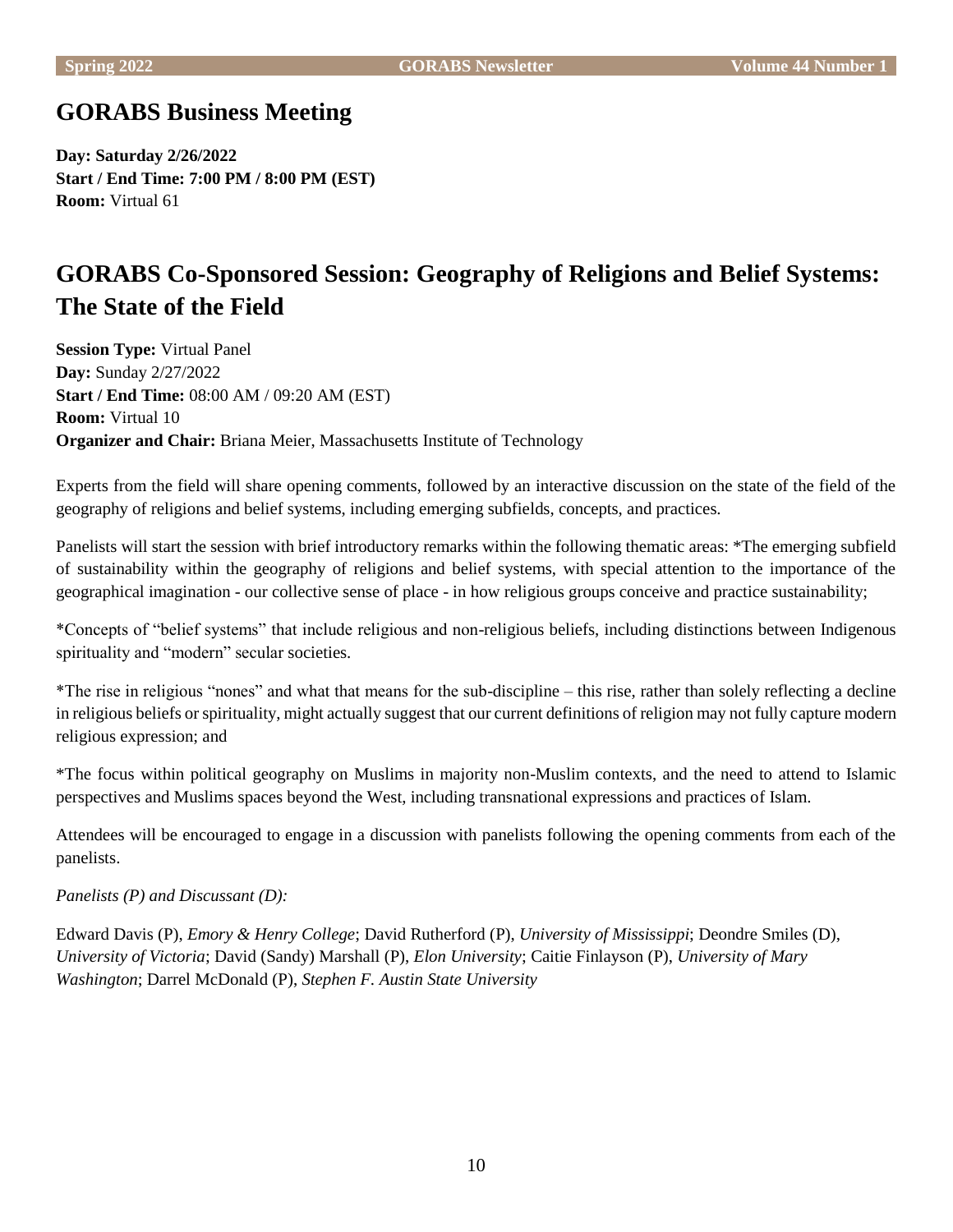# **Other Papers at the New York City AAG of Interest to GORABS (February 2022)**

# **Of Chakras and Shock-Troops: Insurrectionary Affinities to New Religious Movements**

**Authors:** Carl T. Dahlman, *Miami University*; Carolyn Gallaher, *American University* **Topics:** Political Geography, Religion and Belief Systems, Cultural Geography **Keywords:** Far right, white supremacy, nationalism, new religious movements **Session Type:** Virtual Paper **Day:** Friday 2/25/2022 **Start / End Time:** 09:40 AM / 11:00 AM **Room:** Virtual 37

Why are there affinities between elements of far-right movements and new religious movements, such as new age belief systems? Mytho-historical origins have played an important role within the imagination of authoritarian and fascist movements since the early twentieth-century. The search for purity in spirit and body suggests that far-right and new age belief systems share certain elements of a geographical imagination that may not be as divergent as commonly thought. We consider several explanatory hypotheses that might explain this affinity between movements that have historically occupied quite disparate positions in both cultural space and on the ideological spectrum. Through historical analyses and qualitative data exploration of contemporary online communities, we seek to understand the conceptual affinities between these groups in an effort to bring to the surface the geographical elements of their vision(s) of community and state. We consider that in addition to certain cognitive patterning, these movements also share an enormous reservoir of potentially sympathetic perspectives on the relationship between human society and their particular understanding of natural order. This allows for them to share in the geographical imagination of what Glack termed organicism and that descends genealogically from earlier strains of natural theology, through romanticism and late imperialism, and up to today.

#### **Collisions at a Disciplinary Crossroads: Infrastructural Imaginaries and Geographies of Religion**

**Author:** Isaiah Ellis, *University of North Carolina at Chapel Hill* **Topics:** Religion and Belief Systems, Historical Geography, Geographic Theory **Keywords:** Infrastructure, religion, geographies of religion, American South, geographies of religion and belief systems **Session Type:** Virtual Paper **Day:** Friday 2/25/2022 **Start / End Time:** 02:00 PM / 3:20 PM (EST) **Room:** Virtual 27

This paper considers the role of geographies of religion and belief in shaping infrastructural imaginaries. Drawing on yetuntapped intersections between cultural geography and religious studies, as well as an original historical case study of roadbuilding and racial formation in the early-twentieth century U.S. South, this paper explores how Anglo-Protestant idioms of missionization, redemption, civilization, and moral improvement guided the social, cultural, and political dynamics of infrastructure development that shaped the South and the nation. It focuses especially on how the smooth surfaces of modern travel offered fantasies of freedom and mobility that connected white economic progress to divine providence while rendering Black southerners, especially convict laborers who actually built the roads, as aesthetic features of the New South landscape. This racialization of modern surfaces was not merely social and cultural, but also theological and spatial.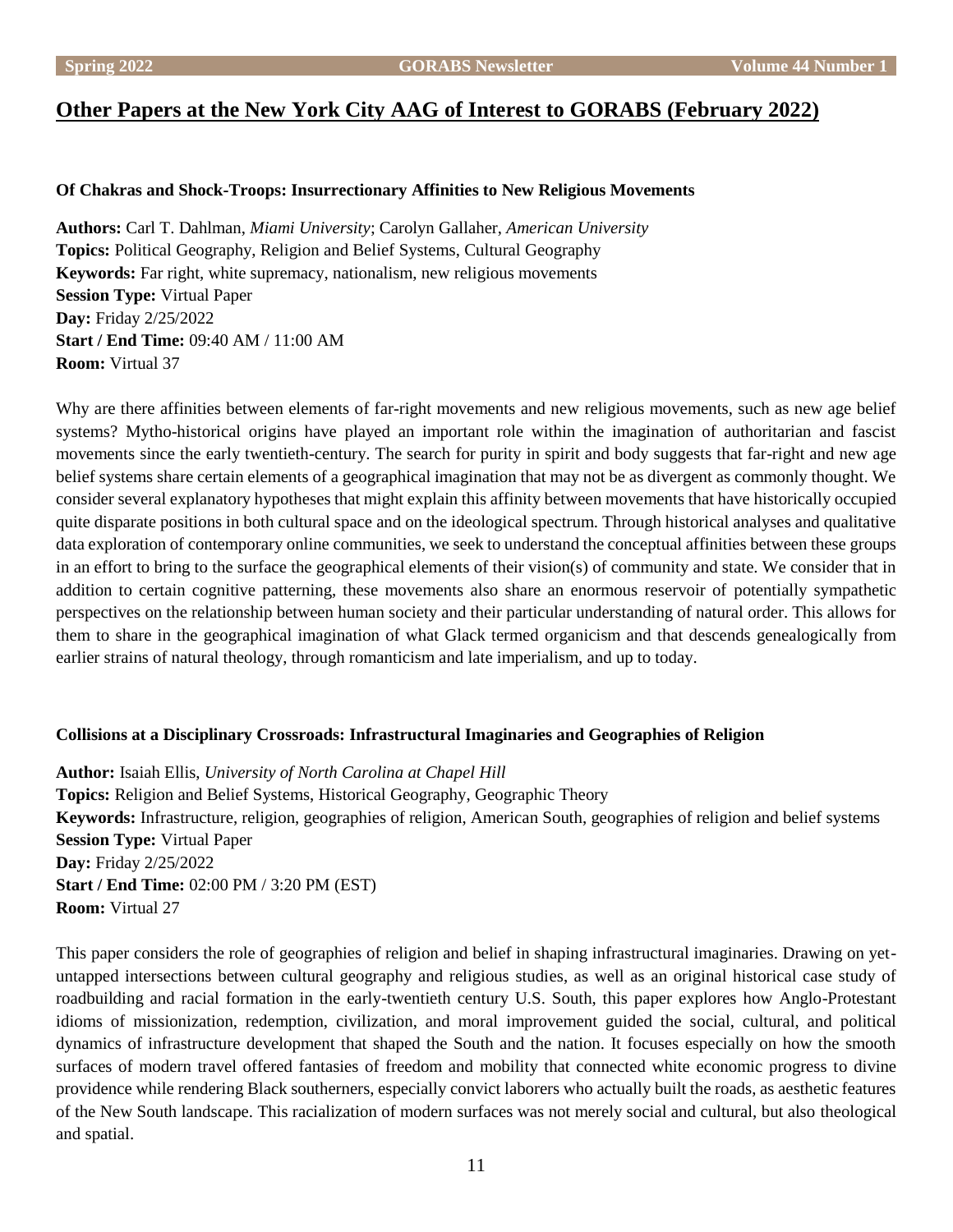After elaborating this case study, I clarify the value of infrastructure as a new point of connection between geography and religious studies, drawing especially on recent monographs in religious studies on "infrastructured religion," as well as influential infrastructure scholars' deployment of concepts, intellectual traditions, and scholarly figures familiar in religious studies and cultural geography (Simone 2002, 2018; Larkin 2013; Günel 2019). The constructions of race embedded in American infrastructure shaped not only infrastructure development itself, including its uneven geographies of underdevelopment, but also American religious life. The paper points toward a new set of historical sites, method, and resources for the geographic study of religion.

# **Cathedral v. Mosque: Contestatory Urban Politics of Place in the Greek-Turkish Borderlands**

**Author:** Alex G. Papadopoulos, *DePaul University* **Topics:** Urban Geography, Political Geography, Cultural Geography **Keywords:** Urban form, landscape, geopolitics, difference **Session Type:** Virtual Paper **Day:** Friday 2/25/2022 **Start / End Time:** 03:40 PM / 05:00 PM (EST) **Room:** Virtual 22

We explore the morphological transformation of two iconic monuments in the City of Didymoteicho in Greek Thrace – one Islamic, one Christian– as exemplary of borderlands geopolitics of difference and the intimate. Difference becomes the crucible on which institutional actors and subjects – in this case, Didymoteicho's Muslim minority community – sort their relationship to state, nation, and civil rights. The Metropolitan Cathedral of Panagia Eleftherotra – Virgin Mary the Liberator (1992) contests the historical landscape primacy of the architecturally significant Grand Beyazit Mosque (ca. 1420) – the two structures defining the city's skyline. The state of the Islamic monument undermines the minority community's faith and trust in a fragile regime of cohabitation with the Christian majority, which is further complicated by the city's situation on the geopolitically sensitive Greek-Turkish borderlands. The state's restoration efforts have been tentative, insufficient, and ultimately failed. The Cathedral is as much an ecclesiastical as a political project. It represents a model of contestatory urban politics that instructs on how sovereigntist and "organic" politics of place are both entangled and competitive in the production of different versions of national statecraft and urban spaces with significant implications for the sectarian communities' sense of belonging. For its part, the Cathedral project illustrates the limitations of the co-evolved State-Church-Military complex in the borderlands in managing (or mismanaging) the geopolitics of difference and the production of urban projects in the public interest.

# **Planning for Social Sustainability in Indian Cities: Lessons in Identifying and Designing Spaces of Co-Presence and Community**

**Authors:** Jessica R. Barnes, *Northern Arizona University*; Amar Sawhney, *Miami-Dade College* **Topics:** Urban and Regional Planning, Development, Urban Geography **Keywords:** Informal settlements, social justice, spatial justice, co-presence **Session Type:** Virtual Paper **Day:** Friday 2/25/2022 **Start / End Time:** 03:40 PM / 05:00 PM (EST) **Room:** Virtual 75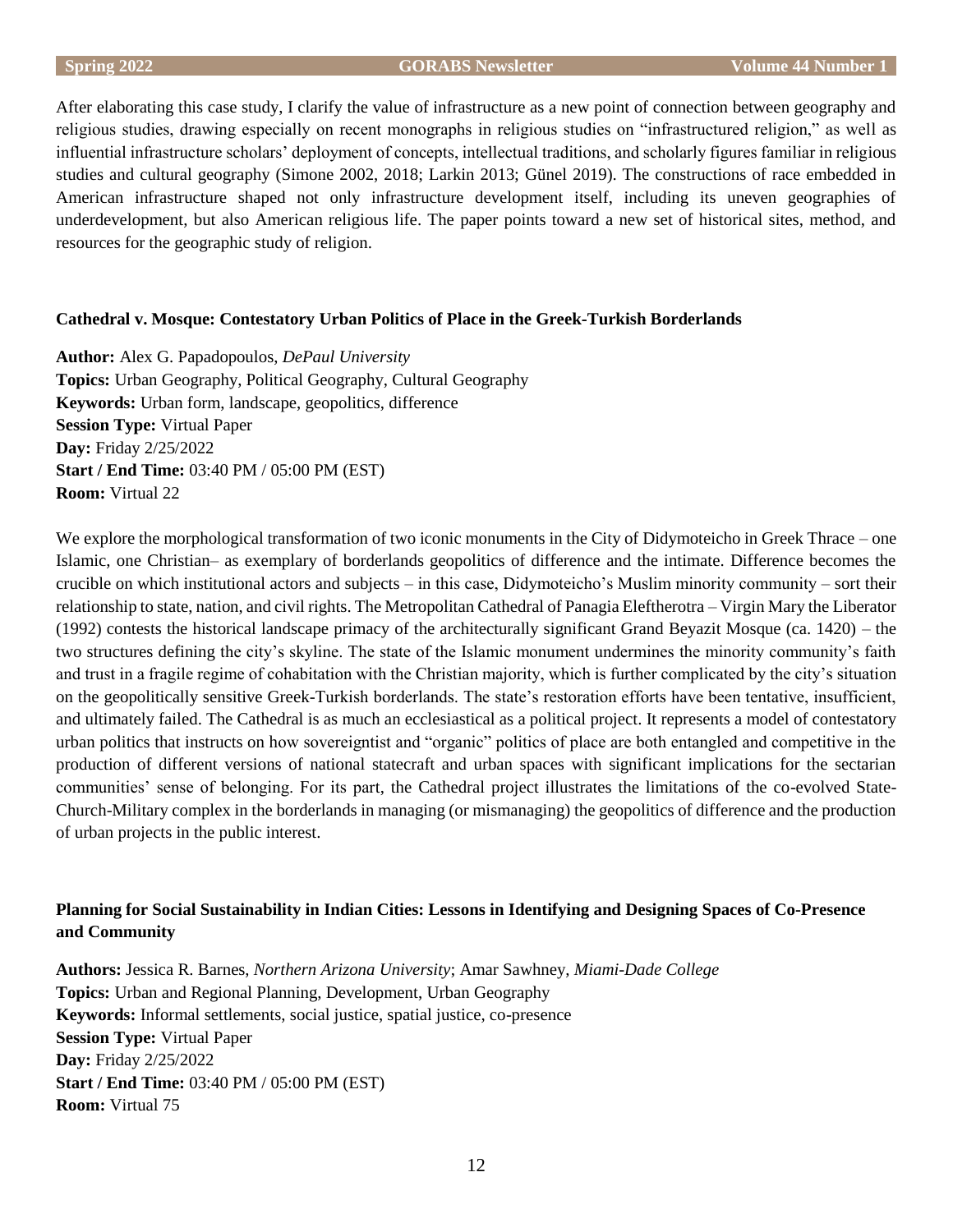One of the key aspects of sustainability is social sustainability, which emphasizes equity, social justice, and community resilience as a way to humanize cities by nurturing strong communities (Hemani and Das, 2016). High levels of spatial segregation based on caste and religion have been identified throughout many of the major cities in India, despite the notion that urbanization and economic development would erode the stigmas associated with caste. Such segregation fosters discrimination in access to education and job opportunities and dehumanizes others stoking tensions that can erupt into communal violence (Chatterjee, 2009). Rapid urbanization across India has resulted in the growth of unplanned settlements that are often spatially segregated by caste (Ganguly, 2018; Waghmore & Contractor, 2015; Webb, 2013; Vithayathil & Singh, 2012; Field et al, 2008). Co-presence consists of people of different identities sharing space as a means to gain knowledge about and acceptance of others – a counter practice to segregation (Legeby, 2013). We examine spatial segregation and co-presence in two cities in northern Indian: Chandigarh, the capital city of both Punjab and Haryana states with about 1 million people and Shimla, the capital of Himachal Pradesh with about 200,000 people.

# **Sermon Maps: Towards a Womanist Spiritual Cartography**

**Author:** Shaundra Cunningham, *University of Tennessee* **Topics:** Black Geographies, Religion and Belief Systems, Cartography **Keywords:** Religion, black geographies, emotional geography **Session Type:** Virtual Paper **Day:** Friday 2/25/2022 **Start / End Time:** 5:20 PM / 6:40 PM (EST) **Room:** Virtual 47

This paper will explore the multi-faceted and complex ways that Black women engage with and encounter sermons. I'm curious about the emotional landscapes evoked in the midst of the sound, cadence, and content of the sermonic moment and thereafter. This paper will explore the work of sermons and the ways in which certain "earmarks" (Spillers 1971) proffer hope and sustenance, or not, in the midst of an unexplored micro-geography and the attendant "spirited landscapes" (Miles 2019, Morrison 1987) of listeners and congregants. What kinds of co-constitutive place-making and world-making unfold in response to the sermon? To explore these questions, I shall examine a creative visual method constructed for pandemic fieldwork.

# **The Partial Secularisms of Singapore's Muslim Minorities: Authoritarian Space-Times and the State-Led Structuring of Citizenship at the Margins**

**Author:** Orlando Woods, *Singapore Management University* **Topics:** Religion and Belief Systems, Cultural Geography, Political Geography **Keywords:** Partial secularisms, margins, Muslim minorities, authoritarian space-times, Singapore Session Type: Virtual Paper **Day:** Saturday 2/26/2022 **Start / End Time:** 08:00 AM / 09:20 AM (EST) **Room:** Virtual 63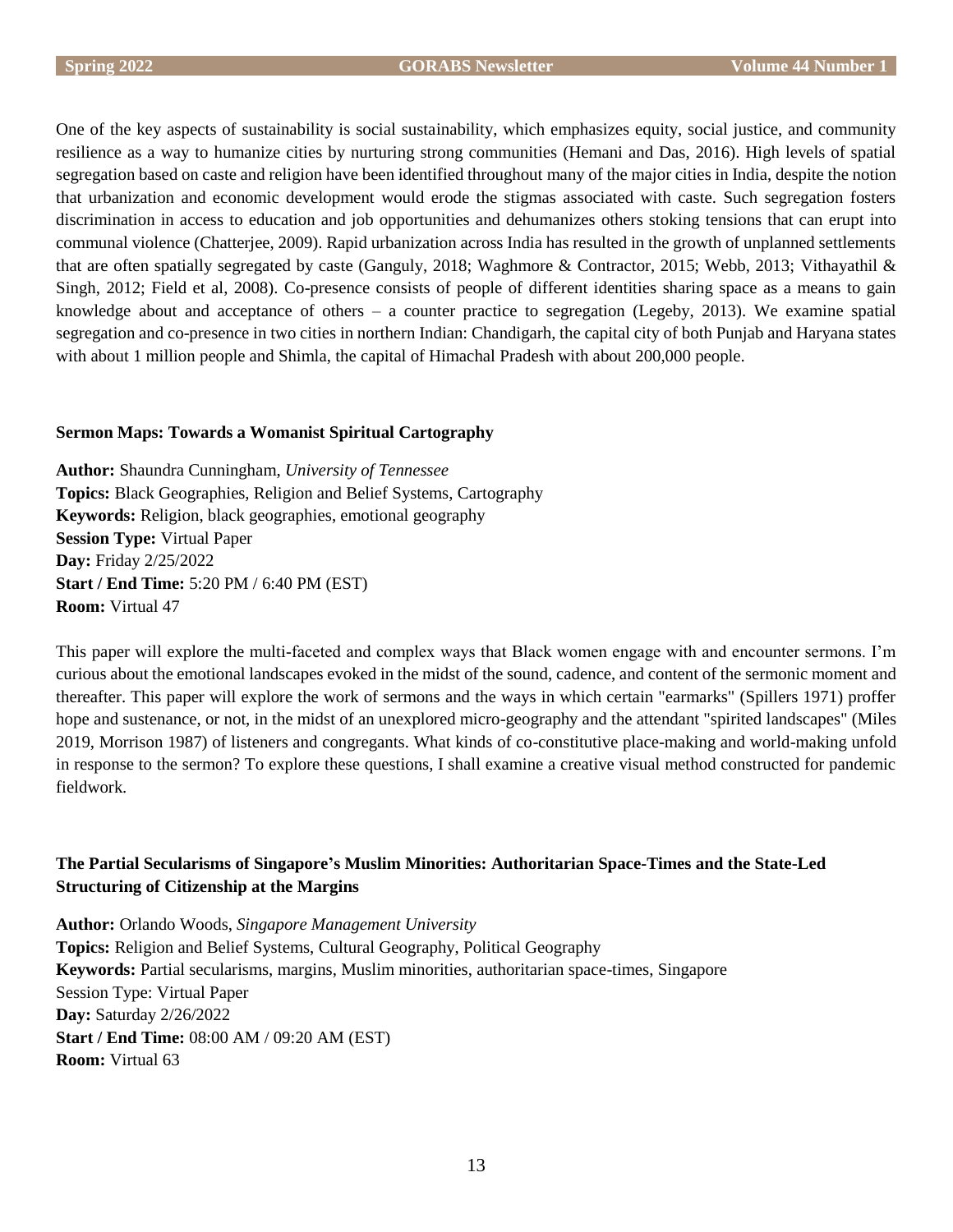This paper argues that the secular should be understood as a partial construct that is selectively deployed by states and individuals to structure everyday encounters with difference. The partiality of the secular is most pronounced in Muslim minority contexts. In these contexts, the regulatory gaze of the state works through the space-times of the secular to structure both the terms of citizenship, and the terms of inclusion in society. These structurings reveal shades of (in)compatibility between the Muslim and non-Muslim self, and between Muslim citizens and migrants. They also emphasize the partiality of the secular in response to the authoritarian structuring of space. I illustrate these ideas through an empirical exploration of Singapore's Muslim minorities. In Singapore, the Muslim population is primarily Malay, but includes non-Malay cohorts as well. Of these, Bangladeshi migrant workers form an important minority as their visa status precludes them from becoming Singapore citizens, but also shields them from the secular structuring of the state. In the mosque, the interfacing of Singaporean Muslims on the one hand, and Bangladeshi Muslims on the other, can yield insight into the assertions of citizenship, and the negotiation of selfhood, that occur at the margins of a state-defined secular society.

# **Boundaries and Belonging: Different Lives of Muslim Youth in a College Campus, North India**

**Author:** Manisha Priyam, *National Institute of Educational Planning and Administration* **Topics:** Higher Education, Asia, Historical Geography **Keywords:** Muslim youth, university violence, campus lives, mis-recognition, masculinity, Patna university **Session Type:** Virtual Paper **Day:** Saturday 2/26/2022 **Start / End Time:** 03:40 PM / 05:00 PM (EST) **Room:** Virtual 67

Students clash at the Patna College campus very often, and engage in violence on the university site. The issues of dispute are both sacred and profane, and arise as much from the ordinary, quotidian lives of students in the campus hostels, as from extraordinary moments of celebration of religious festivals. These students are residents of different hostels on campus. They are youth drawn to this historic public university, by their social imaginary of modern higher education, and their aspirations for future-making in a capitalist economy. This "great disembedding" of youth from erstwhile geographies characterized by hierarchical, pre-modern social structures and religiosity, is premised on principles of participation as equals, and anticipates secularization of beliefs and attitudes. However, there is a materiality to realizing youth aspirations a local context in which students stay in hostels divided by religion and caste, and informal power and control creates imaginary boundaries.

The violence is passed off as lumpen youth groups clashing for power. Yet sighting of the ordinary lives on campus gives us an account of the segregation and boundaries within which Muslim youth must contain themselves. They belong to the campus, but with a difference. A complex matrix of the politics of mis-recognition, absence of state support, and exclusionary media helps script targeted violence and perpetuates their ghettoization. The campus assertions however have a distinct masculinity, as girls and women are missing in this discourse of violence.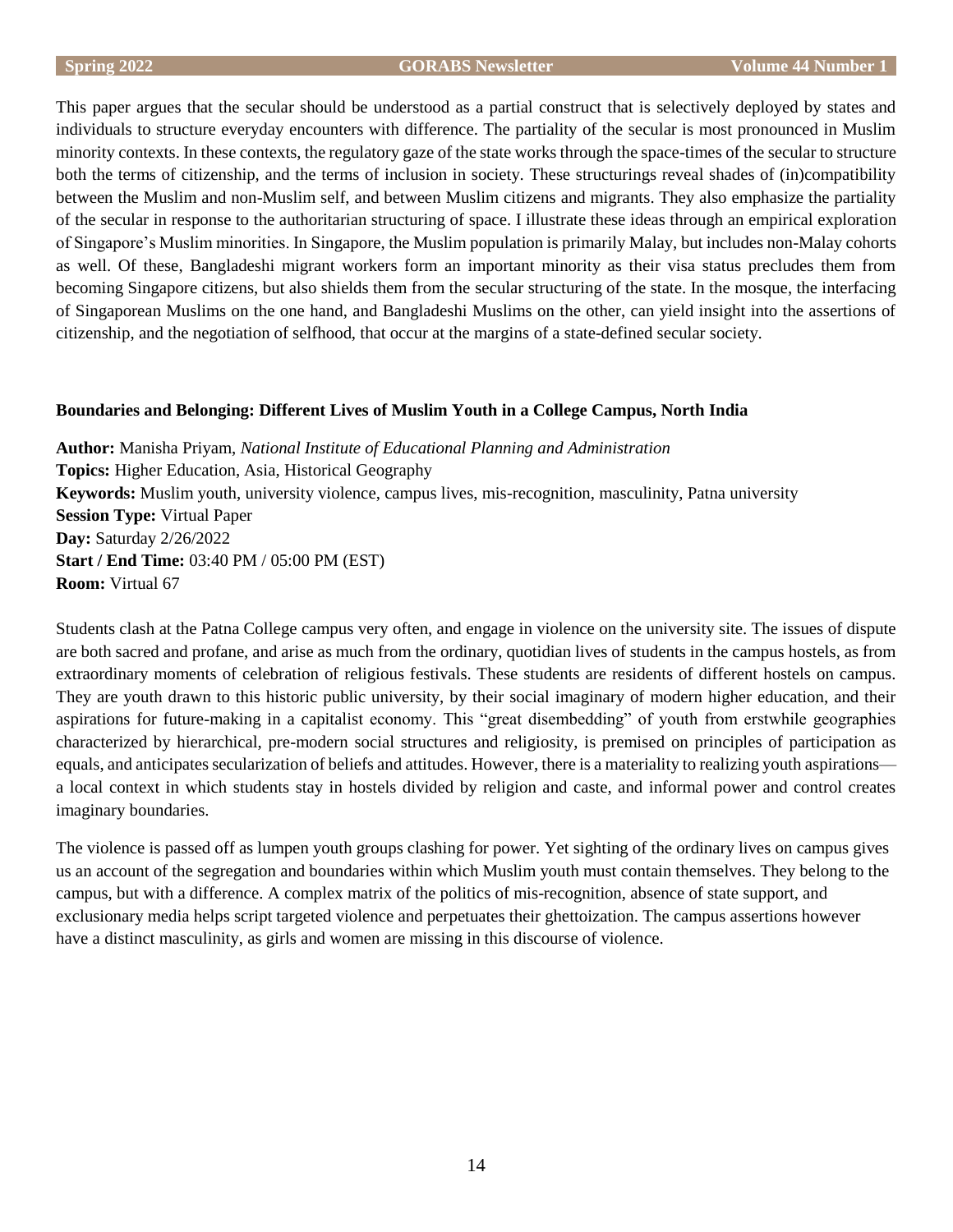#### **Self-Making of Young Dalit Women: Becoming the Cultured and Mobile Ravidassia**

**Author:** Sugandha Nagpal, *O.P. Jindal Global University* **Topics:** Migration, Gender, Cultural Geography **Keywords:** Youth, mobility, gender, religion, caste **Session Type:** Virtual Paper **Day:** Saturday 2/26/2022 **Start / End Time:** 03:40 PM / 05:00 PM (EST) **Room:** Virtual 67

Much of the work on religion and Dalits has examined religion as an important tool for claiming respectability among lower caste communities. But how young Dalits are using religion to engage in processes of self-making and mobility that moves beyond the goals of respectability to claim social distinction is relatively unexplored. In this paper, I examine how young Dalit women in Punjab are using religion and specifically, the idioms of a lower caste religious movement to cultivate mobile identities. These young women belong to the upwardly mobile Dalit community of Punjabi Chamars or Ravidassias. The economic mobility of this community is complemented by religious and social assertions of the Chamar identity through the transnational Ravidassia movement. I draw on the narratives of young women residing in a predominantly Dalit village, Chaheru in the Doaba region of Punjab. Chaheru has a strong migration culture and young women from upwardly mobile families pursue a college education with the aim of study-based or marriage migration. But, despite the prevalence of mobility imaginaries linked with migration to Europe and North America, young women are rarely able to move away from the village. In response to their immobility, as young Ravidassia women wait to move away, they construct mobile identities by establishing their distinction from the rural space and affinity to the urban middle classes. An important aspect of cultivating these mobile and urban identities is claiming cultural sophistication by drawing on awareness and knowledge of the Ravidassia movement.

# **Risky 'Rono' (King): Interpreting Shamans and the Shifting Geographies of Youth Aspirations in Neoliberal Gujarat**

**Author:** Mona Mehta, *Ahmedabad University* **Topics:** Urban Geography, Political Geography, Cultural Geography **Keywords:** Shamans, youth aspirations, shifting livelihoods, neoliberal economy, Gujarat, India **Session Type:** Virtual Paper **Day:** Saturday 2/26/2022 **Start / End Time:** 03:40 PM / 05:00 PM (EST) **Room:** Virtual 67

'Maldhari' or pastoral communities in Gujarat face a serious erosion of their traditional livelihoods given the depletion of grasslands and the poor economic returns on rearing livestock. Maldhari youth with limited educational and social capital must navigate the precarious neoliberal economy and survive the shifting geographies of occupations and urbanization they inhabit. It is not a coincidence that in the midst of this socio-economic flux has emerged the tremendous popularity of modern day bhuvas or shamans beyond their traditional ritualistic roles as mediators between the human and spiritual realms. Many 'bhuvas' have achieved Rockstar fame as performers whose music videos and songs have attracted millions of views on social media. This paper examines the phenomenal popularity of shamans as role models for maldhari youth not just as spiritual healers in the traditional sense, but as innovative interpreters of changing lifestyles and occupations who articulate community pride, risk taking and daredevil masculinity. It ethnographically explores the circulation and reception of popular shamans among young audiences, and interprets their communicative speech acts reflected in super hit songs such as 'risky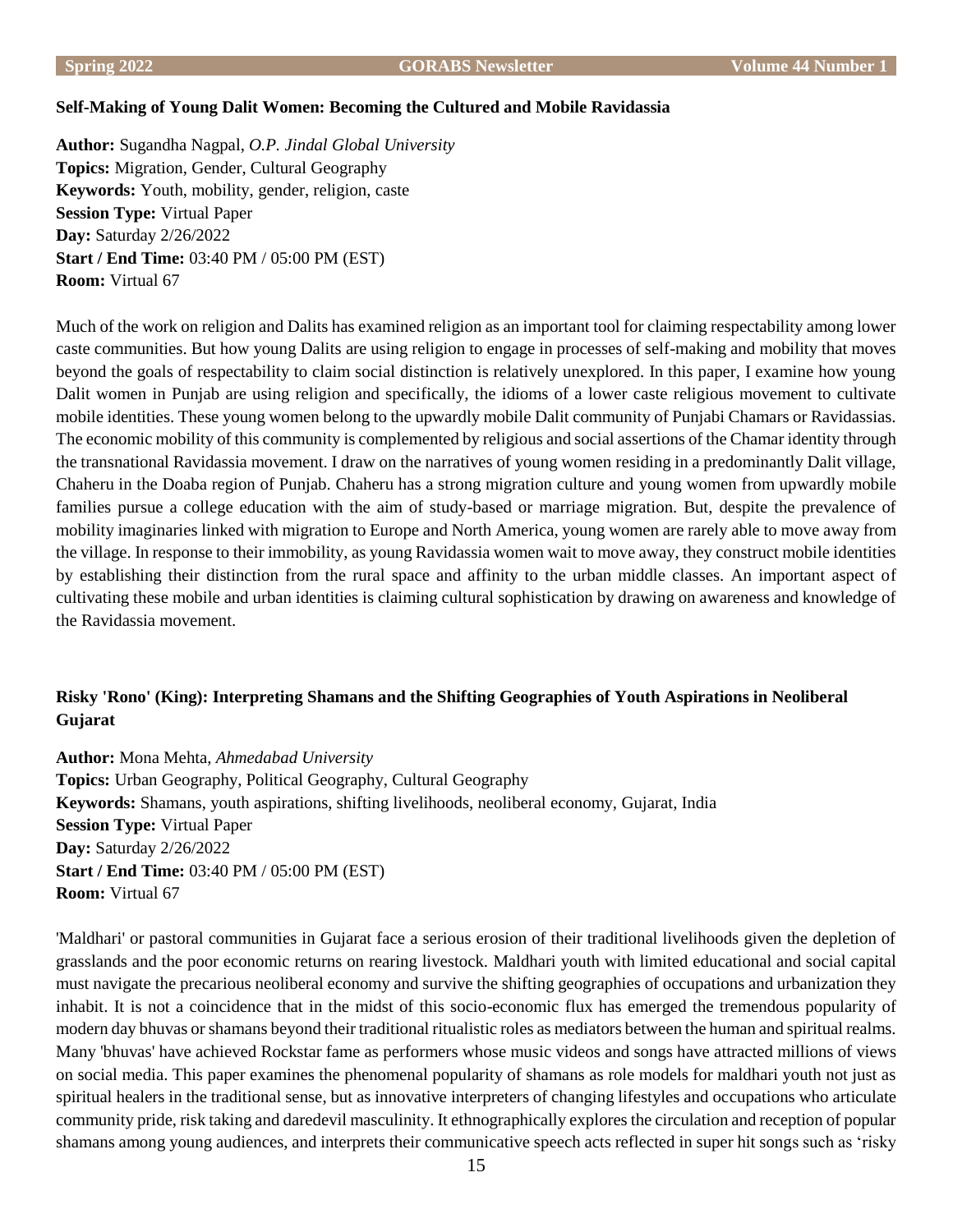rono' (king), ritual performances, speeches and social media posts. The ability of 'bhuvas' to seamlessly navigate tradition and modernity, embrace the consumerist good life and operate in the urban informal economy offers important insights into the ways in which youth may cope with the risks and challenges of the neoliberal economic landscape.

#### **We Ran up the Girnar: The Spatial Rescue of Masculinity in Western India**

**Author:** Leya Mathew, *Ahmedabad University* **Topics:** Gender **Keywords:** Masculinity, religion, South Asia, consumption **Session Type:** Virtual Paper **Day:** Saturday 2/26/2022 **Start / End Time:** 03:40 PM / 05:00 PM (EST) **Room:** Virtual 67

Drawing on an ongoing ethnography of educated youth in the western Indian state of Gujarat, this paper considers the extraordinary affordances of Mount Girnar for the display and reclamation of masculinity. Girnar is mall, temple, and trekking trail, all at once. At 3500 feet, Mount Girnar is the highest peak in Gujarat. Like many other peaks in the region, Girnar too is a pilgrimage site, dotted with Hindu and Jain temples. The peculiar convergence of social spaces—that of conspicuous consumption, religious piety, and physical prowess—into one physical space created unusual affordances for whom Radhakrishnan and Solari (2015) call "failed patriarchs." Scholars have noted that the bulk of economic growth in South Asia has comprised of feminized work, that is, underpaid, undervalued work that extends cultures of servitude (Bardalai, 2021). For educated youth, doing masculinity has become especially fraught with workplaces denying them recognition and respect and world class consumption spaces exhorting expression and assertion. Srivastava (2020; 2021) has elaborated the significance of religious spaces in reconciling some of the contradictions of doing masculinity in contemporary India. At Girnar, the modernities of consumption, the transcendence of the sacred, and the sheer physicality of the masculine were on full display. I suggest that a spatial analysis of masculinity allows us to see how young people work out the energies and suspensions of capitalism (Xiang, 2021).

# **Geopolitics and the Weaponization of Culture: From British-Sponsored Jewish Zionism (1809-1947) to American-Sponsored Islamic Jihadism (1979-Present)**

**Author:** Mohamed Elyassini, *Indiana State University* **Topics:** Middle East, Political Geography, Military Geography **Keywords:** Geopolitics, culture, Palestine, Israel, Zionism, Jihadism **Session Type:** Virtual Paper **Day:** Saturday 2/26/2022 **Start / End Time:** 5:20 PM / 6:40 PM **Room:** Virtual 68

This paper examines the strategic deployment of culture in the service of geopolitics. It draws upon geopolitics and geopolitical economy to critically review the genesis and development of British-sponsored Jewish Zionism (1809-1947) and American-sponsored Islamic Jihadism (1979-present). It tones down the loud cultural explanations of these ethnoreligious movements and highlights their geopolitical nature as cost-effective government strategies. Encouraged by Napoleon's invasion of Egypt and Palestine in 1798-1799 and Napoleon's Jewish Sanhedrin in Paris in 1807, the British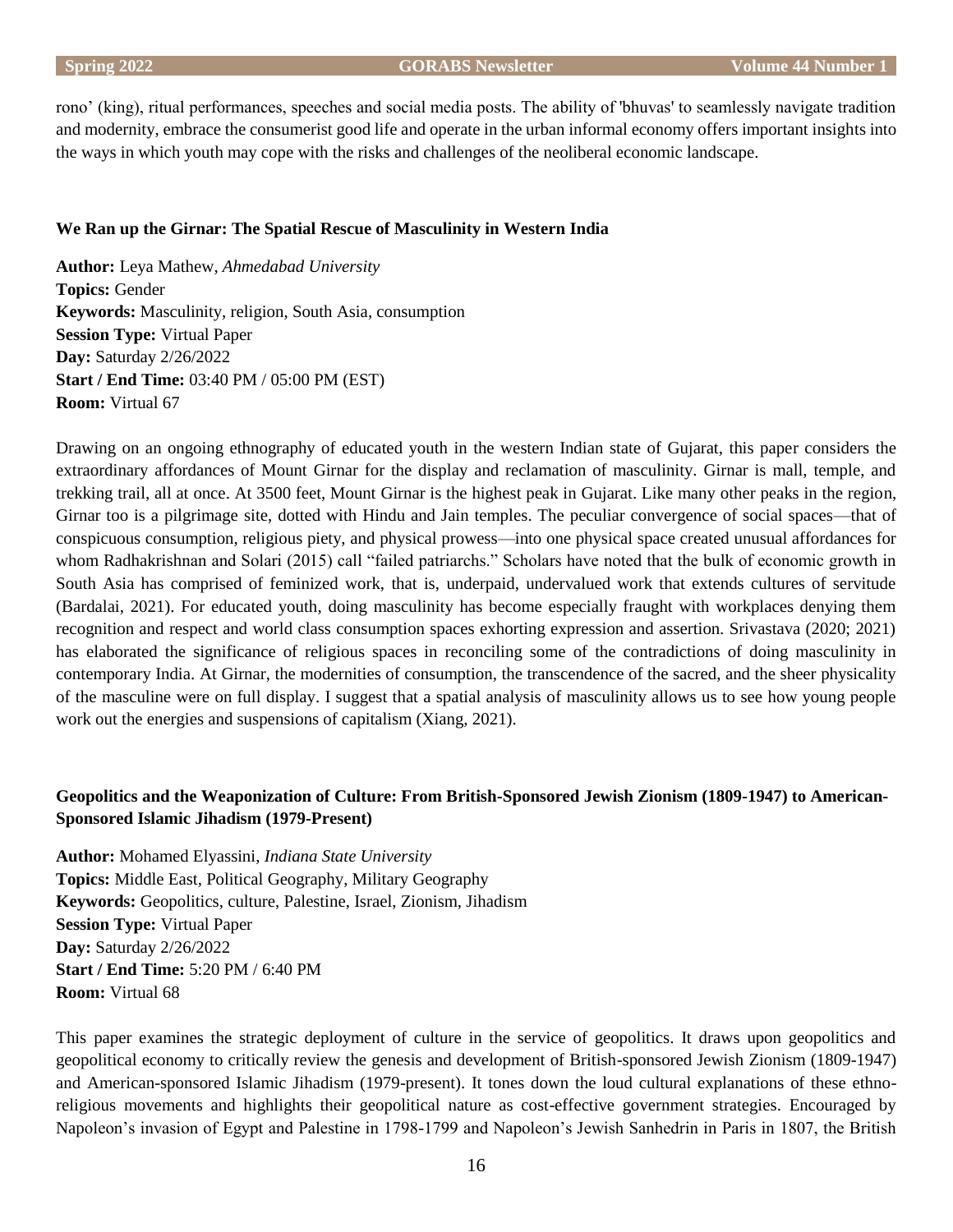established the London Society for Promoting Christianity among the Jews in 1809 as a keystone in the process of deploying East European and Russian Jews to create a "geopolitical" Jewish entity in Palestine as the shortest route to British India. Following in the footsteps of the British and under the influence of the State of Israel, the Americans deployed North African and West Asian Muslims to Afghanistan to ultimately force the Soviets to lift their ban on Soviet Jewish emigration. The paper argues that Zionism and Jihadism pervert Jewish and Islamic teachings and attempt to delegitimize the current and much more authentic Islamic Jihad by the Palestinians, the Lebanese, the Syrians, the Iranians, the Yemenis, the Iraqis, and their allies. It concludes that geopolitics—not culture—is more appropriate for explaining Zionism and Jihadism and their most remembered Frankenstein's monster-style blowback terrorist attacks by the Irgun Jewish Zionists against their former British sponsors on 22 July 1946 and by the al-Qaeda Muslim Jihadists against their former American sponsors on 11 September 2001.

https://www.indstate.edu/cas/sites/arts.indstate.edu/files/Faculty/melyassini/Geopolitics%20and%20the%20weaponizatio n%20of%20cultur1\_0.pdf

# **Critical Topographies of Agency and Resistance: Women Practicing Islamic and Traditional Visual Arts in Istanbul**

**Author:** Hulya Arik, *University of Toronto* **Topics:** Feminist Geographies, Middle America, Cultural Geography **Keywords:** Agency, resistance, Muslim women, political Islam, Middle East, gender, Islamic visual arts, creative industries, feminist geopolitics **Session Type:** Virtual Paper **Day:** Saturday 2/26/2022 **Start / End Time:** 05:20 PM / 06:40 PM (EST) **Room:** Virtual 12

Agency and resistance have been key entry points in critiquing the Western colonial discourses and a geopolitical order based on whether or how much 'Muslim women' are oppressed. While these concepts have been central to anti-colonial and feminist scholarship that 'writes back' to the empire, as well as the multi-scalar feminist geopolitical analysis of the imagined geographies of the Middle East, they nonetheless have remained as controversial place holders in liberal political discourses that seek to humanize the 'other' and integrate them into modern, liberal secular subjectivity (Bracke 2008). In this paper, I explore the temporally and spatially variegated formations of agency and resistance as materialized through the lived experiences of women who practice Islamic and traditional visual arts in Istanbul. This art scene has emerged as a product of political Islam and in reaction to the legacy of Western-oriented secular cultural politics in Turkey. From the mid-1990s onwards, efforts to revive art forms such as calligraphy, miniature and illumination evolved into a complex creative industry. From the grassroots of political Islam, women artists play a key role in the alignment of Islamic and traditional visual arts with the dominant Islamist Turkish nationalist discourses. Yet their struggle to navigate the patriarchal religious nationalism alongside their aspirations to be creative reflect immensely on the internal dynamics of Islamism in Turkey. In this paper I reflect on my ethnographic fieldwork with women artists to understand the complex formations of resistance, agency and gender within seemingly rigid and conservative frameworks.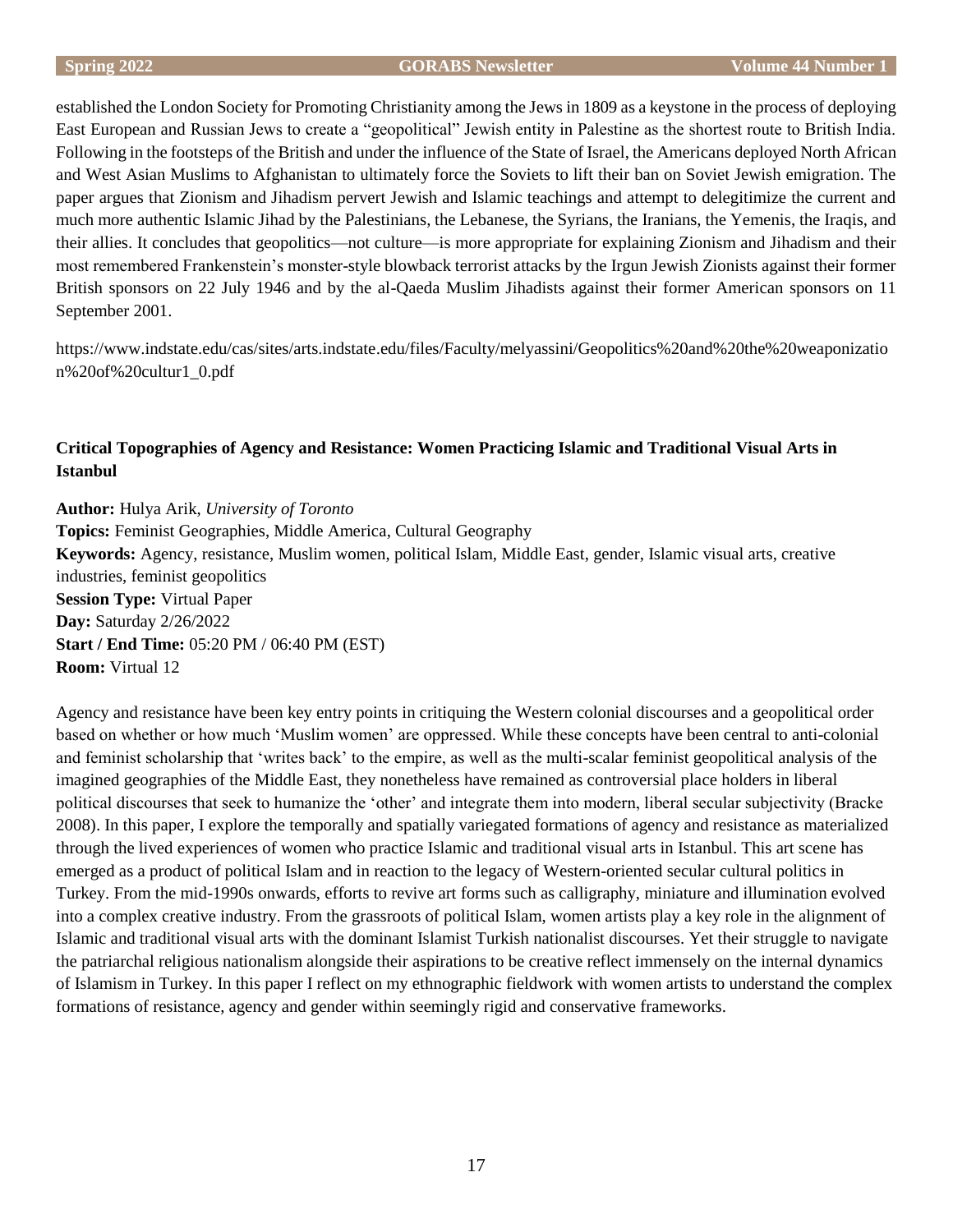# **Space, Place, and Music: New Currents in the Geography of Music and Sound 1**

**Organizers and Chairs:** Arun Saldanha, *University of Minnesota*; Rashad Shabazz, *Arizona State University* **Session Type:** Virtual Panel **Day:** Sunday 2/27/2022 **Start / End Time:** 08:00 AM / 09:20 AM (EST) **Room:** Virtual 24

Though geographers have been doing research on music for decades, there has recently been a flourishing of new perspectives emerging between cultural geography, popular music studies, and sound studies. This series of panels builds on the momentum at previous AAG meetings to create community and exchange. "Space and place" are more than just the "where" of music's production and consumption. When we listen to music, broadcasts, or other organized sounds we're hearing how history, migration, power, industry, race, gender, sexuality, class, religion, climate, language, and a host of other social, environmental, and cultural factors give rise to a particular kind of sound. No musician or listener lives outside these forces, and the experiences of music and sound in turn help shape these contexts. Music is spatialized, and this collection of panels brings that idea into focus.

# *Panelists:*

Rashad Shabazz, *Arizona State University*; Sandra Jasper, *Humboldt University Berlin*; Peter Ekman, *University of Southern California and the Berggruen Institute*; Luke Leavitt, *University of Wisconsin-Madison*

# **Space, Place, and Music: New Currents in the Geography of Music and Sound 2**

**Organizers and Chairs:** Arun Saldanha, *University of Minnesota*; Rashad Shabazz, *Arizona State University* **Session Type:** Virtual Panel **Day:** Sunday 2/27/2022 **Start / End Time:** 09:40 AM / 11:00 AM (EST) **Room:** Virtual 25

Though geographers have been doing research on music for decades, there has recently been a flourishing of new perspectives emerging between cultural geography, popular music studies, and sound studies. This series of panels builds on the momentum at previous AAG meetings to create community and exchange. "Space and place" are more than just the "where" of music's production and consumption. When we listen to music, broadcasts, or other organized sounds we're hearing how history, migration, power, industry, race, gender, sexuality, class, religion, climate, language, and a host of other social, environmental, and cultural factors give rise to a particular kind of sound. No musician or listener lives outside these forces, and the experiences of music and sound in turn help shape these contexts. Music is spatialized, and this collection of panels brings that idea into focus.

# *Panelists:*

Luke Hingten, *University of Wisconsin-Madison*; Kahina Meziant, *Northumbria University*; Leonieke Bolderman, *University of Groningen*; George Henderson, *University of Minnesota*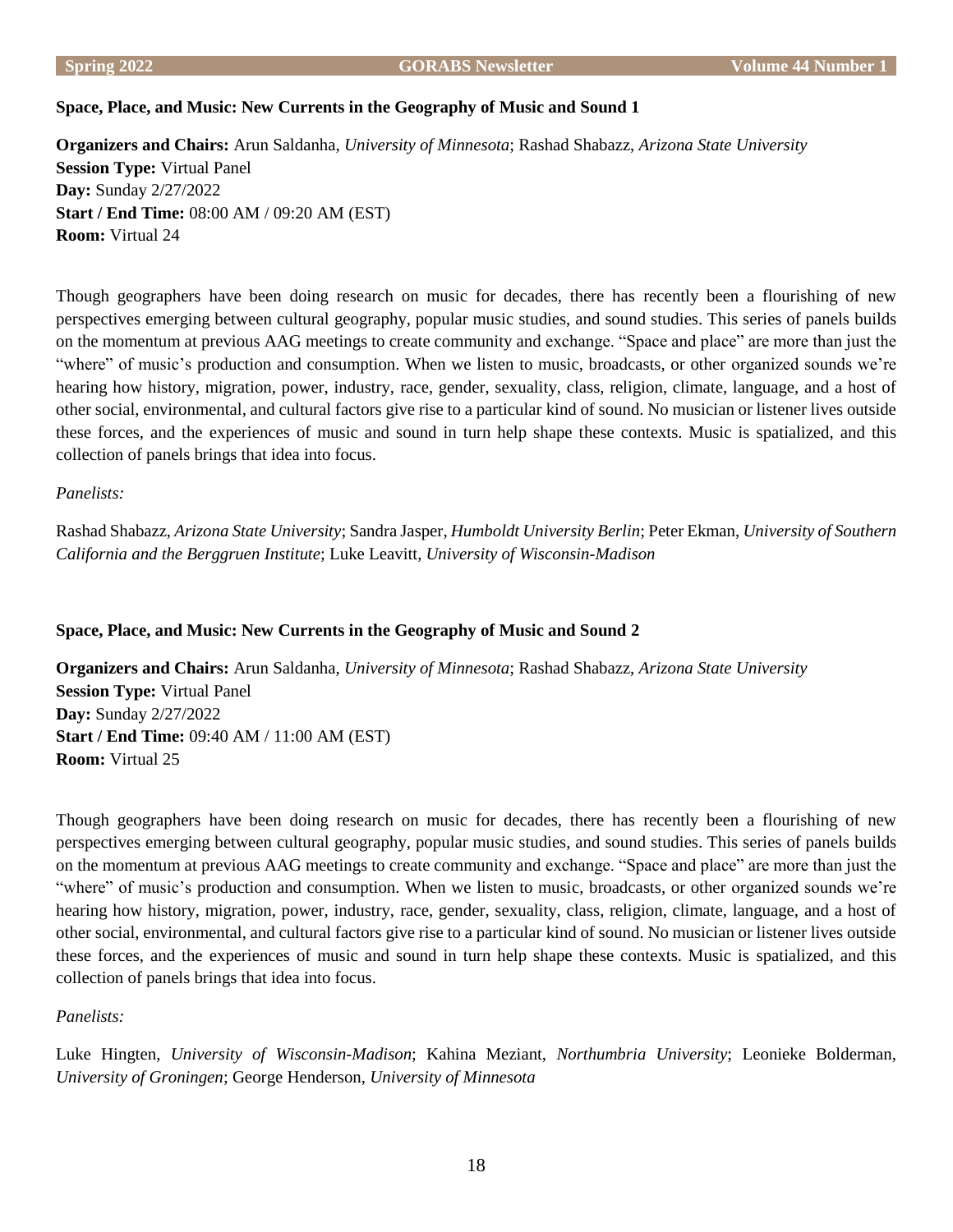# **Sustainability in the Name of God? A Geographical Research Agenda on the Role of Religions in Agro-Food Sustainability Transitions**

**Author:** Shadia Husseini de Araújo, *University of Brasília* **Topics:** Agricultural Geography, Religion and Belief Systems, Environment **Keywords:** Religion, agriculture, food, sustainability transitions, geography, environmental ethics **Session Type:** Virtual Paper **Day:** Sunday 2/27/2022 **Start / End Time:** 09:40 AM / 11:00 AM (EST) **Room:** Virtual 15

Interdisciplinary scholarship agrees that religions play a crucial role in both confronting the contemporary environmental crisis and working towards a sustainable planetary future, particularly in the realms of food and agriculture. However, the question of how religious environmental ethics are, can, or should be translated into sustainable agricultural practices has been a matter of intense and controversial debate. Although geographical voices have been largely absent from this debate, I argue that geography has much to contribute. Based on a review of contemporary research and thought on this topic, I outline current debates, present research gaps and propose an agenda for geographical engagement with religions' roles (and their limitations) in agro-food sustainability transitions. I show that such engagement is especially fruitful when adopting a relational space perspective that sheds light on (a) assembled spaces as contexts enabling, promoting and/or limiting possibilities to act upon religious environmental ethics through sustainable agricultural/food practices, as well as on (b) the ways of how religious (together with other) agents transform and (re)assemble spaces.

# **The Peace Mission Movement's Communion Table**

**Author:** J.T. Roane, *Arizona State University* **Topics:** Black Geographies, Feminist Geographies, Food Systems **Keywords:** Black geographies, Black ecologies, Africana Religions, food, urbanism **Session Type:** Virtual Paper **Day:** Sunday 2/27/2022 **Start / End Time:** 09:40 AM / 11:00 AM (EST) **Room:** Virtual 40

I historicize the efforts of Father Divine's Peace Mission Movement, examining the ways that ordinary members fashioned insurgent modes of social belonging wherein they defied segregation and began to articulate a new vision of the future based in peace. Collectively, members of the Peace Mission remade property as a collective asset, disarticulating it from blood and familial transmission, as well as from race. They embraced asexuality and proposed a non-reproductive future, that while not queer in the sense of (openly) embracing same-gender sex or love, queered/queried the horizon of reproduction, growth, and profit championed by dominant urbanists including planners, politicians, and police. I center my examination of the group after it shifted center from Harlem to Philadelphia in the early 1940s. I focus on the group's "Holy Communions" viewing these regular feasting rituals as enactments of earthly satiation giving material substance to more abstract notions of peace centered by Divine. Feasts held together materially each outpost of the organization, constituting the infrastructure for the group's "heaven on earth." Attending to the archived menus, I decenter Father Divine's charisma, drawing out the quotidian efforts of Black migrant women who used the communion to shape visions of peace through the practice of commensality. Critically, through the communion table, and its aesthetic of abundance, these women transposed and adapted the ethos of plotting and the Black commons from rural communities and mill towns in the South, creating novel forms of collectivity and substantive belonging against a backdrop of urban enclosure and atomization.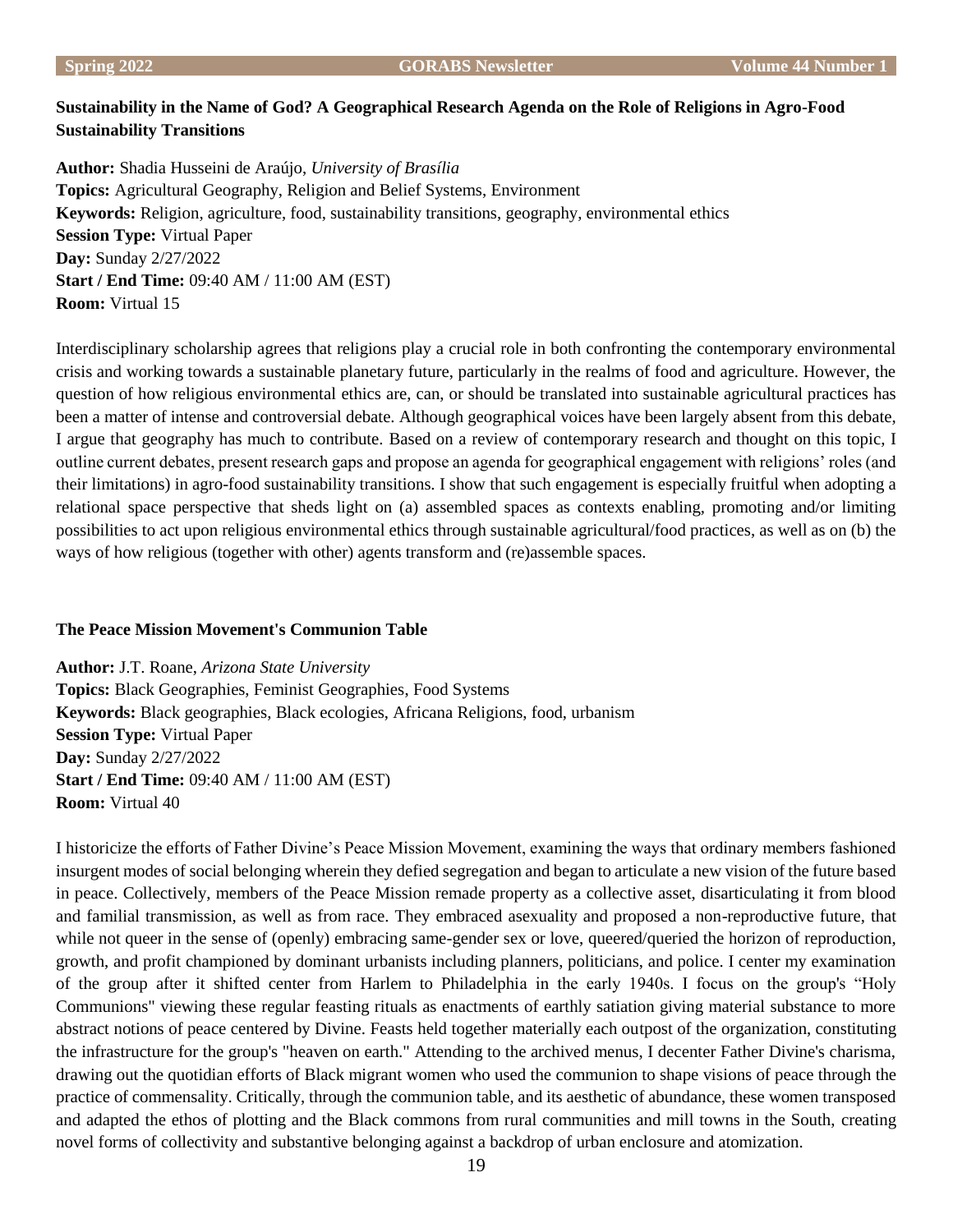# **Space, Place, and Music: New Currents in the Geography of Music and Sound 3**

**Organizers and Chairs:** Arun Saldanha, *University of Minnesota*; Rashad Shabazz, *Arizona State University* **Session Type:** Virtual Panel **Day:** Sunday 2/27/2022 **Start / End Time:** 11:20 AM / 12:40 PM (EST) **Room:** Virtual 8

Though geographers have been doing research on music for decades, there has recently been a flourishing of new perspectives emerging between cultural geography, popular music studies, and sound studies. This series of panels builds on the momentum at previous AAG meetings to create community and exchange. "Space and place" are more than just the "where" of music's production and consumption. When we listen to music, broadcasts, or other organized sounds we're hearing how history, migration, power, industry, race, gender, sexuality, class, religion, climate, language, and a host of other social, environmental, and cultural factors give rise to a particular kind of sound. No musician or listener lives outside these forces, and the experiences of music and sound in turn help shape these contexts. Music is spatialized, and this collection of panels brings that idea into focus.

# *Panelists:*

Arun Saldanha, *University of Minnesota*; Christina Zanfagna, *Santa Clara University*; Eric Sarmiento, *Texas State University*; Mandy Truman, *Texas State University*; Teresa Abbruzzese, *York University*; Elijah Leotaud, *York University*

# **Presidential Plenary on Resurgent Ethnonationalism: The Politics of Purity in a World of Difference**

**Theme:** Ethnonationalism and Exclusion Around the World **Organizer and Chair:** David Kaplan, *Kent State University* **Session Type:** Virtual Panel **Day:** Sunday 2/27/2022 **Start / End Time:** 12:50 PM / 2:00 PM (EST) **Room:** Virtual 54

This special plenary panel on Resurgent Ethnonationalism: The Politics of Purity in a World of Difference describes and analyzes new political movements based around more exclusive forms of national identity. Nationalism relies on the conception of a shared community, even if that community is fictional. There must be something that binds together a group of strangers. Often characteristics such as language, or religion, or a shared heritage apply, but there are many instances where a self-described nation includes members who do not easily fit into the boxes.

Ethnonationalism is tied to a nationalist political project that perceives a nation along ethnic lines. Ethnonationalists insist that the nation has an impermeable "cultural" identity (as defined by the ethnonationalist) and those outside of this identity can completely assimilate, leave, or suffer a decline in rights. Ethnonationalism animates politics in many countries. India contains a form of strident Hindu nationalism that is antagonistic to Muslims, Sikhs, and others who are considered outsiders. China has clamped down on its Muslim Uighur population in Xinjiang. In European societies, ethnonationalism has emerged as a key organizing principle among many right-wing populist parties. The exclusionary far-right movements in the United States today have a long provenance, from the anti-Catholic "Know Nothing" party of the mid-nineteenth century to the anti-black and anti-Semitic Ku Klux Klan established in the early twentieth century.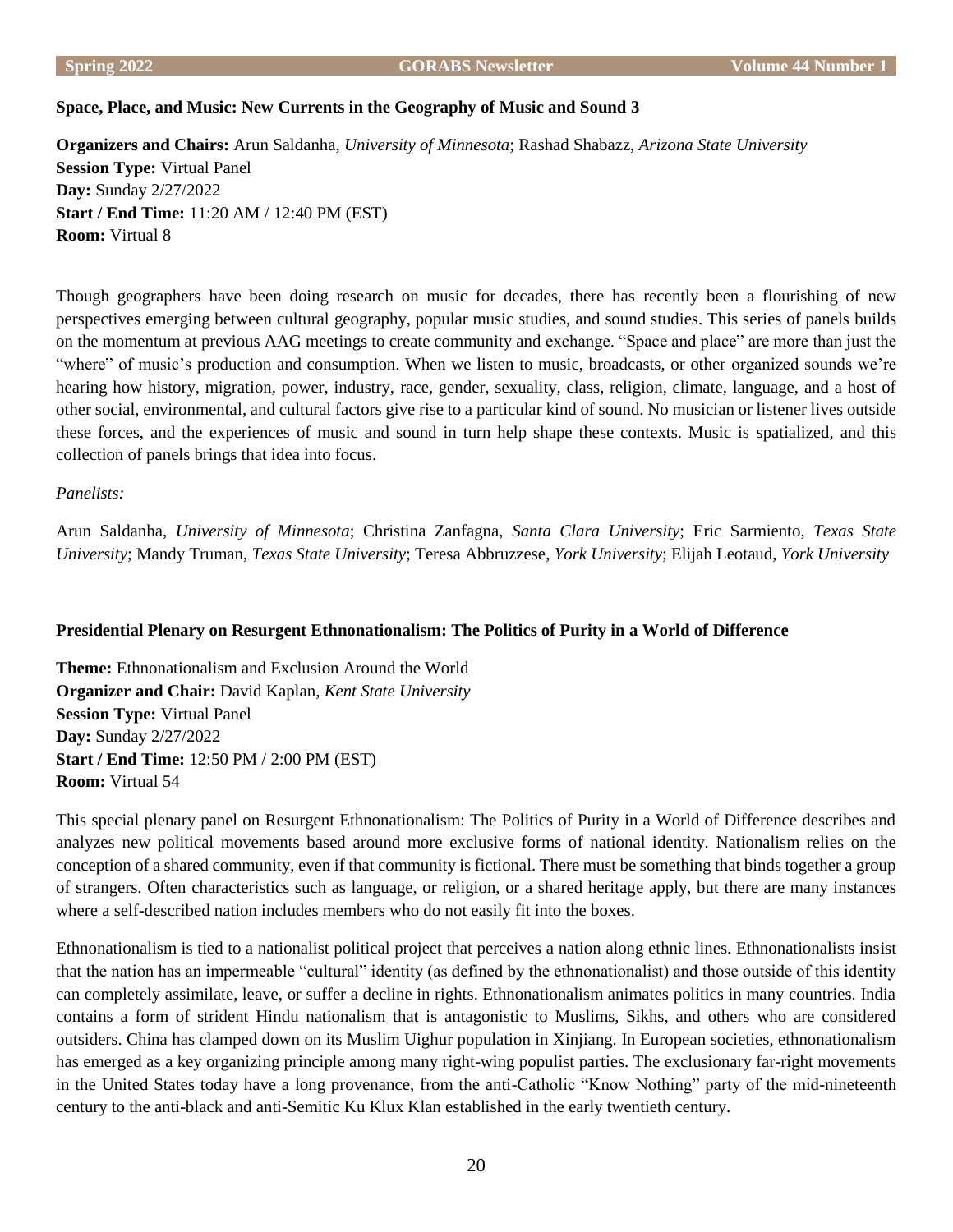#### **Spring 2022 GORABS Newsletter Volume 44 Number 1**

Panelists, all of them engaged public scholars, will participate in a conversation regarding ethnonationalism around the world. We will discuss how ethnonationalism manifests itself in different societies, whether it can coexist with civil society and cultural diversity, points of comparison and contrast among ethnonationalist movements, how ethnonationalism is expressed in attitudes and policies, and the future of this trend. This timely topic will also be represented by numerous sessions at the Conference under the theme of Ethnonationalism and Exclusion.

This Presidential Plenary will begin with a short introduction by Dave Kaplan followed by a roundtable discussion among all the panelists. Audience participation will be welcomed at the end of the plenary.

*Introducer and Moderator:* David H. Kaplan,

# *Panelists:*

Cynthia Miller-Idriss. Professor of Sociology and Education at American University. Her interest is primarily in far-right extremism, especially in Germany. Author of several books, including Blood and Culture: Youth, Right-Wing Extremism, and National Belonging in Contemporary Germany.

Andreas Wimmer. Professor of Sociology at Columbia University. He has expertise in race, ethnicity, and nation-building. Author of several books, including Ethnic Boundary Making and Nation Building.

Samuel Goldman. Associate Professor of Political Science at George Washington University. He studies political theory, religion, and politics and is also the executive director of the John L. Loeb, Jr. Institute for Religious Freedom. Author of God's Country: Christian Zionism in America and After Nationalism.

Caroline Nagel. Professor of Geography at University of South Carolina. She has written extensively on immigration, transnationalism, multiculturalism and Islamophobia. Several articles on these topic in Space and Polity, Ethnic and Racial Studies, and the Journal of Ethnic and Migration Studies.

# **Colonialism and Religion in the Development of Taiwan: Monumental Religious Architecture as a Proxy for Historic Settlement Growth and Urbanization**

**Authors:** Scott D. Kirk, *University of New Mexico*; Chung-Ching Shiung, *National Cheng Kung University*; Amy Thompson, *University of Texas at Austin*; Christopher Lippitt, *University of New Mexico* **Topics:** Historical Geography, Migration, Behavioral Geography **Keywords:** Taiwan, Historic Settlement, Archaeology, colonialism **Session Type:** Virtual Paper **Day:** Sunday 2/27/2022 **Start / End Time:** 2:00 PM / 3:20 PM (EST) **Room:** Virtual 49

While present day Taiwan is very different from mainland China, its historic settlement can largely be attributed to the rather informal colonization of the island by a seafaring people from Fujian. This settlement – focused on the southwestern shores of the island – brought with it forms of monumentality that can still be seen today, principally in the form of monumental religious architecture (MRA; i.e., temples, churches, etc.). In this paper, we demonstrate how MRA can be used to map the colonial settlement of an ethnically Han Chinese population in the modern metropolitan areas of Tainan and Kaohsiung between the 16th and 18th centuries, and the urban development that occurred thereafter. Using a pilot study dataset of more than 700 data points with known foundation dates, we illustrate microregional patterns in settlement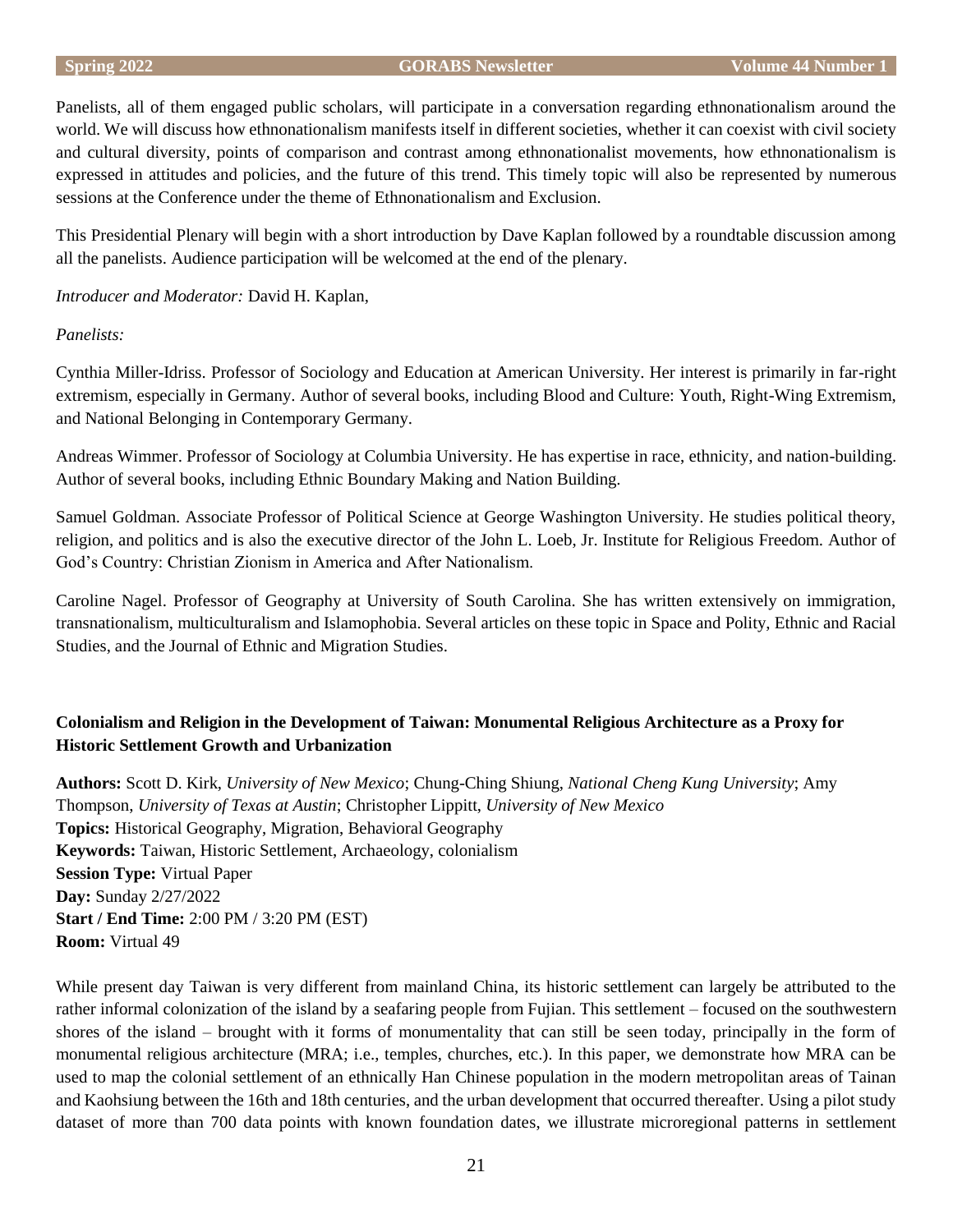development over time using kernel density analysis of time-binned MRA. This allows us to evaluate the relationship between density of MRA and population expansion. We then compare results from the late 18th and early 19th centuries to historic maps as a means of accuracy assessment, demonstrating a close spatial relationship. This study lays the foundation for future work on cultural and environmental impacts influencing the development of cities.

# **"We Can Provide for the Public Through Our Own Networks:" Sikh Infrastructures of Care in Delhi's Second Wave of Covid-19**

**Author:** Asha Marie Kaur Sawhney, *University of Illinois Urbana-Champaign* **Topics:** Asia, Hazards, Risks, and Disasters, Urban Geography **Keywords:** Covid-19, infrastructure, health, India, disaster mitigation, infrastructures of care, space, Sikh, infrastructural violence, social movements, service **Session Type:** Virtual Paper **Day:** Sunday 2/27/2022 **Start / End Time:** 2:00 PM / 3:20 PM **Room:** Virtual 32

During India's second wave of the Covid-19 pandemic, Sikh institutions in Delhi distributing oxygen cylinders, building hospital beds, and providing rations for hundreds of thousands of covid affected residents, brought Simone's (2004) notion of people as infrastructure to life. The everyday 'urban specialists' (Hansen and Verkaaik 2009) organized by Sikh religious institutions and non-governmental organizations provided oxygen to tens of thousands of Delhiites who had been turned away by hospitals. While the media covered these acts as valorous but fleeting acts of humanitarian spirit, this paper seeks to explore how these vital infrastructures forged across Delhi's fragmented urban landscape, when combined with the physical spaces of Sikh worship (gurdwaras), crystalized into a cogent publicly available socio-material infrastructure of care. Undoubtedly, the emergence and visibility of such hybrid infrastructures responds to acts of infrastructural violence by the state (Rodgers and O'Neill 2009), such as the police repression during Delhi's 2020-2021 farmer's protests and the state's refusal to build oxygen reserves for Covid-19 patients. But these infrastructures do not emerge spontaneously. Relying on participant ethnographic research and building on Bayat's (2009) notion of the quiet encroachment of the ordinary, I argue that they instead rest upon continual acts of sewa (service), which craft dense social infrastructures across Delhi's urban landscape, and which find material expression in Sikh gurdwaras during times of crises.

# **Sacred Space/Contested Place: Intergenerational Memory of Joseph's Tomb and the Everyday Geographies of Peace and Violence in Palestine**

**Author:** David (Sandy) Jones Marshall, *Elon University* **Topics:** Political Geography, Cultural Geography, Middle East **Keywords:** Peace, violence, memory, families, youth, settler colonialism, Palestine**Session Type:** Virtual Paper **Day:** Sunday 2/27/2022 **Start / End Time:** 03:40 PM / 05:00 PM (EST) **Room:** Virtual 7

Feminist approaches to the study of peace and conflict emphasize peace as necessarily plural, situated, and contested. This analytical and methodological focus on the intimate spaces of peace and violence is well suited to the highly fractured political landscape of the Occupied Palestinian Territories, with its topographies of graduated sovereignty and highly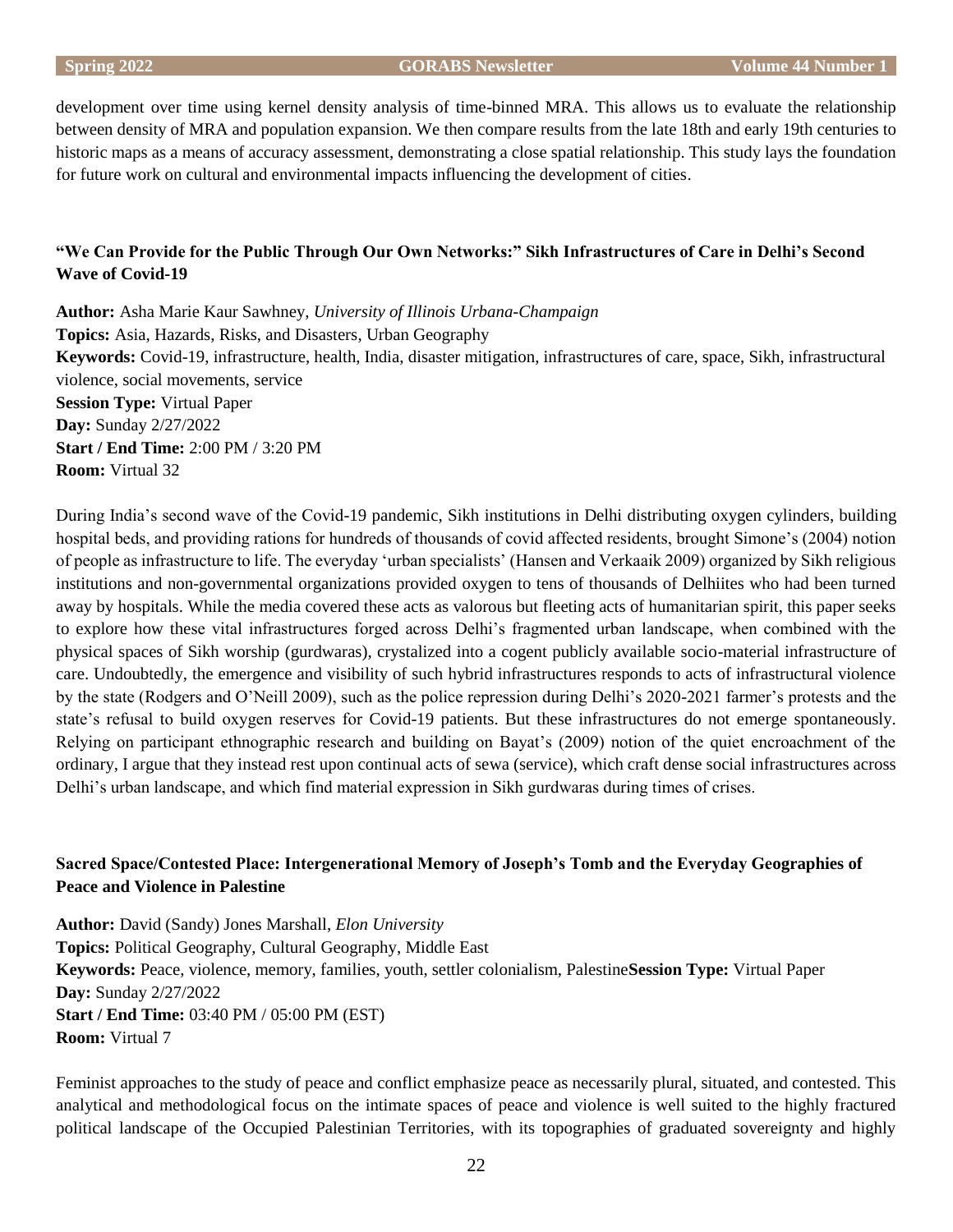localized flash-point areas around settlements, checkpoints, and segments of separation wall. However, there is a risk that the broader spatial-temporal context of settler-colonialism in Palestine is lost with a small-scale focus on sites conflict or everyday spaces of peace. One such site is Joseph's Tomb in the northern West Bank. Revered by Muslims, Christians, Jews, and Samaritans, this site has historically been regarded as an example of inter-religious coexistence in Palestine. Since the Israeli occupation of the West Bank in 1967, however, the site has witnessed frequent clashes between Palestinian youths and Israeli soldiers. These clashes, as well as the imposition of walls and checkpoints around the site, has led to the violent erasure of Palestinian folk memory and religious traditions associated at the site, particularly those of women. This paper argues that inter-generational oral history interviewing with Palestinian elders, youths, and families, helps to situate the everyday experiences and memories of Joseph's Tomb, in times of peace and conflict, within a broader spatial-temporal geopolitical context. Moreover, this paper contends that such intergenerational encounters themselves constitute a form of care and resistance that mitigates against the violent erasure of memory of the site.

# **"They May Dance in the Manner of White people:" Indian Residential Schools' Assimilation Through Sport and Student Resistance**

**Author:** Alexandra Louise Giancarlo, *University of Calgary* **Topics:** Indigenous Peoples, Recreational and Sport Geography, Ethnicity and Race **Keywords:** Residential schools; Indigenous cultural practices; race and racialization **Session Type:** Virtual Paper **Day:** Sunday 2/27/2022 **Start / End Time:** 5:20 PM / 6:40 PM (EST) **Room:** Virtual 78

To missionaries charged with "civilizing" and Christianizing Indigenous children to attempt to fit them for Canadian settler colonial society, every aspect of Indigenous life needed to be dismantled and replaced with practices that cultivated Euro-Christian dispositions. The Department of Indian Affairs' officials, and their missionary counterparts who administered Canada's Indian residential schools, took steps to promote "modern" and "civilized" physical activities such as organized sports to inculcate Western values of individualism and, later, of cooperation and democracy (Forsyth 2020). In this, their efforts largely mirrored overseas colonial missionary sport programs. Because many traditional physical cultural practices were associated with Indigenous spirituality, such as the dancing present at pow-wows and potlatches, they were particular targets for elimination.

This presentation builds on the foundational work of Forsyth and others by examining heretofore little-used primary source material from missionary agencies and contemporary observers of the school system to consider the connections between religion, civic recreation enthusiasts, and the forced remolding of Indigenous physical cultural practices. I examine how government officials, and the religious orders who were responsible for the day-to-day management of the schools, used sports to subtly enact power upon the bodies of Indigenous children to mould them for modern-industrial Canadian society. Foregrounding student responses, this work also draws on oral testimonies, photographs, and other non-traditional archives to foreground students' adaptive and creative resistance strategies to this attempted cultural suppression.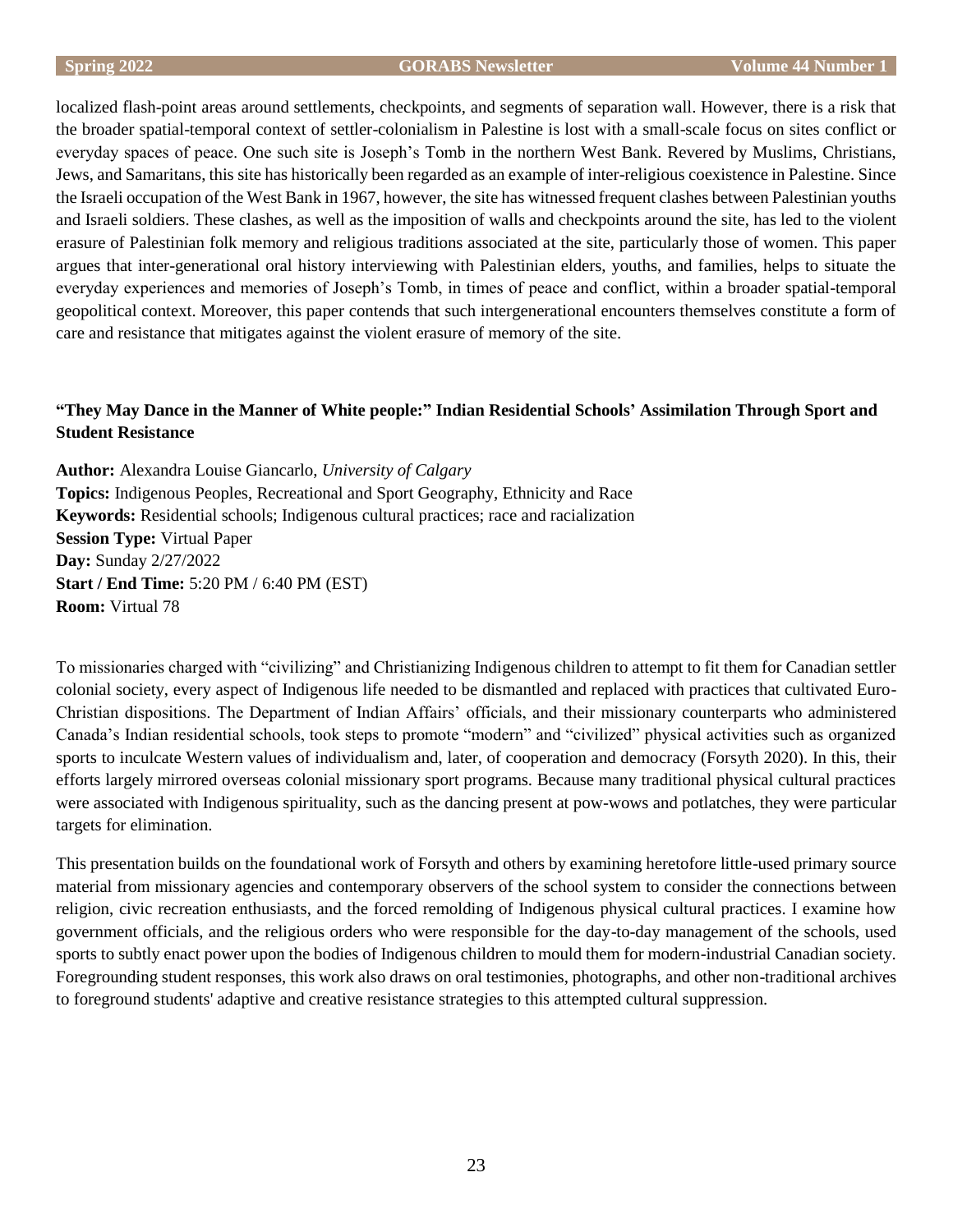#### **'Social Dreaming': The Desired Picture in Geographies of Activism in Hong Kong and Ukraine**

**Authors:** Halyna Herasym, *University College Dublin*; Justin Tse, *Singapore Management University* **Topics:** Socialist and Critical Geographies, Geographic Theory, Human Rights **Keywords:** Activism, critical geography, geographical imaginations, social dreaming, everyday life **Session Type:** Virtual Paper **Day:** Monday 2/28/2022 **Start / End Time:** 09:40 AM / 11:00 AM (EST) **Room:** Virtual 9

Activism is often described as action that arises from the gap between existing realities and desired futures. We explore the activist geographies that arise from this ontological crack by exploring two cases, one in Ukraine and another in Hong Kong, where social movements since 2014 can be described as enacting what we call a 'social dream' for a just society that is not yet in existence. The word 'dream' is poetic in both of the sites we examine; in Ukraine, the 'dream' refers not to visions of the night but rather to desires that are actively awakened, whereas in Hong Kong, a 'mongseung' 夢想 evokes an image that arises from the heart. Working from preliminary data from qualitative semi-structured interviews conducted in both places in 2021, our argument is that activists tend to attend to the material spaces of their everyday lives as they describe their social dreams, but that the geographical vision that they present is in fact a desired ideal picture that we term the 'social dream' itself. This material draws from interviews with secular participants in social movements in societies that have been influenced by Christian -- Catholic, Orthodox, and Protestant -- narratives but may include other social dreaming materials as well. Our work intervenes in critical geographies of social movements by calling for attention not only to the motivations for activist practices, but to the geographical imaginations that inform them.

# **Polish Womens Strikes Back: Spatialities of Protest Against the Anti-Abortion Law**

**Author:** Tomasz Sowada, *Adam Mickiewicz University in Poznań* **Topics:** Women, Qualitative Research **Keywords:** Geography of protest, strike, woman, abortion **Session Type:** Virtual Paper **Day:** Monday 2/28/2022 **Start / End Time:** 09:40 AM / 11:00 AM (EST) **Room:** Virtual 9

The verdict of the Polish Constitutional Court of October 2020 led to a significant tightening of the abortion law in Poland, making abortion illegal even in the case of severe fetal defects. This was met with a sharp reaction and numerous protests under the slogan of the Countrywide Women's Strike.

The aforementioned wave of contestation was an opportunity to look at the spatialities of protest in time of COVID-19 pandemic. The specificity of the protests aroused research curiosity, which led me to ask several research questions:

- 1. How are protesters using space during the pandemic?
- 2. How are new technologies used during the protest and how do they affect its spatialities?
- 3. What is the awareness of the opportunities and risks associated with the use of mobile devices during the protest?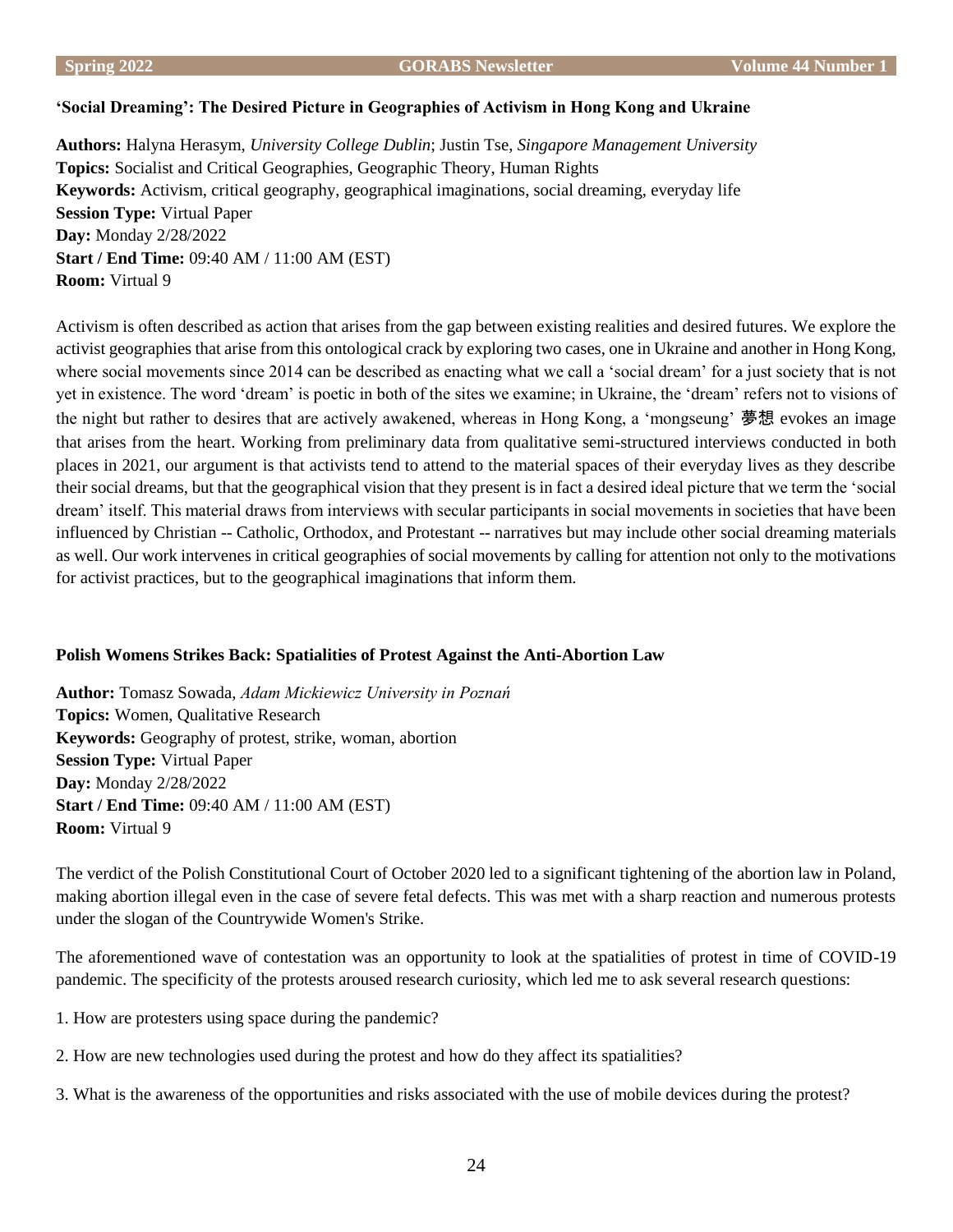In order to obtain answers to the research questions posed, I conducted a preliminary exploratory study. It took the form of an in-depth interview with five participants of the protests organized as part of the National Women's Strike.

Based on the results of the study, I will present the spatial behavior of protesters resulting from the epidemiological threat and the use of mobile devices. I will also refer to how the use of mobile devices affects the sense of security of protesters and what are the strategies for minimizing the risks associated with it.

#### **Subjectivity, Space and Muslim Women's Narratives in India**

**Author:** Wajiha Mehdi, *University of British Columbia* **Topics:** Feminist Geographies, Cultural Geography **Keywords:** Muslim women, subjectivity, Islam, violence, resistance **Session Type:** Virtual Paper **Day:** Monday 2/28/2022 **Start / End Time:** 09:40 AM / 11:00 AM (EST) **Room:** Virtual 9

Islamophobia manifesting in the form of mob lynching, communal violence and procedural erosion of citizenship for Indian Muslims is mapping geographies of violence altering how Muslims conceptualize their everyday mobility and lives in India. Based on ethnographic research with Muslim women from Aligarh in the backdrop of Citizenship Amendment Act 2019, this article traces how women's narratives of displacement, exclusion from citizenship and search for belonging allow reinscribing subjective spaces and reimagining ideas around belonging and citizenship. One way in which violence takes place at the intersection of gender and sexuality is through multiscalar modes of spatial displacement (McKittrick 2006). Among the studies that look at how violence in embedded in the everyday, Das (2007) and Hammami (2015) writings focus on narrative as forms of renegotiation of violence in everyday. This project conceptualizes narratives as offering a critical starting point to understand power, subjectivity and belonging. In mapping how subjective spaces are extended by discourses (Kirby 1996, Foucault 1982, Mohanty 1995) often placed within an Islamic discursive tradition (Asad 1986), this project focuses on understanding interconnections between narratives by Muslim women and spaces of erasures, oppression and resistance.

# **The Return to Marriage Diversity: A Genealogy of the Historical Diffusion of Heteronormative Marriage**

**Author:** Thomas Stieve, *University of Arizona* **Topics:** Sexuality, Historical Geography, Gender **Keywords:** Heteronormative marriage, marriage diversity, diffusion, genealogy **Session Type:** Virtual Paper **Day:** Monday 2/28/2022 **Start / End Time:** 11:20 AM / 12:40 PM (EST) **Room:** Virtual 56

Since the 2000's, the debate in favor of same-sex marriage has emerged in most countries, as 30 countries have legalized this form of marriage and dozens more deliberate the issue (Freedom to Marry, 2021). However, the global discussion continues to frame same-sex marriage as a historical aberration, stating that marriage institutions have never officially sanctioned these relationships. I argue that the present global movement for same-sex marriage is not a recent invention, but a return to the historical norm of marriage diversity. With this presentation, I accomplish two goals. First, I demonstrate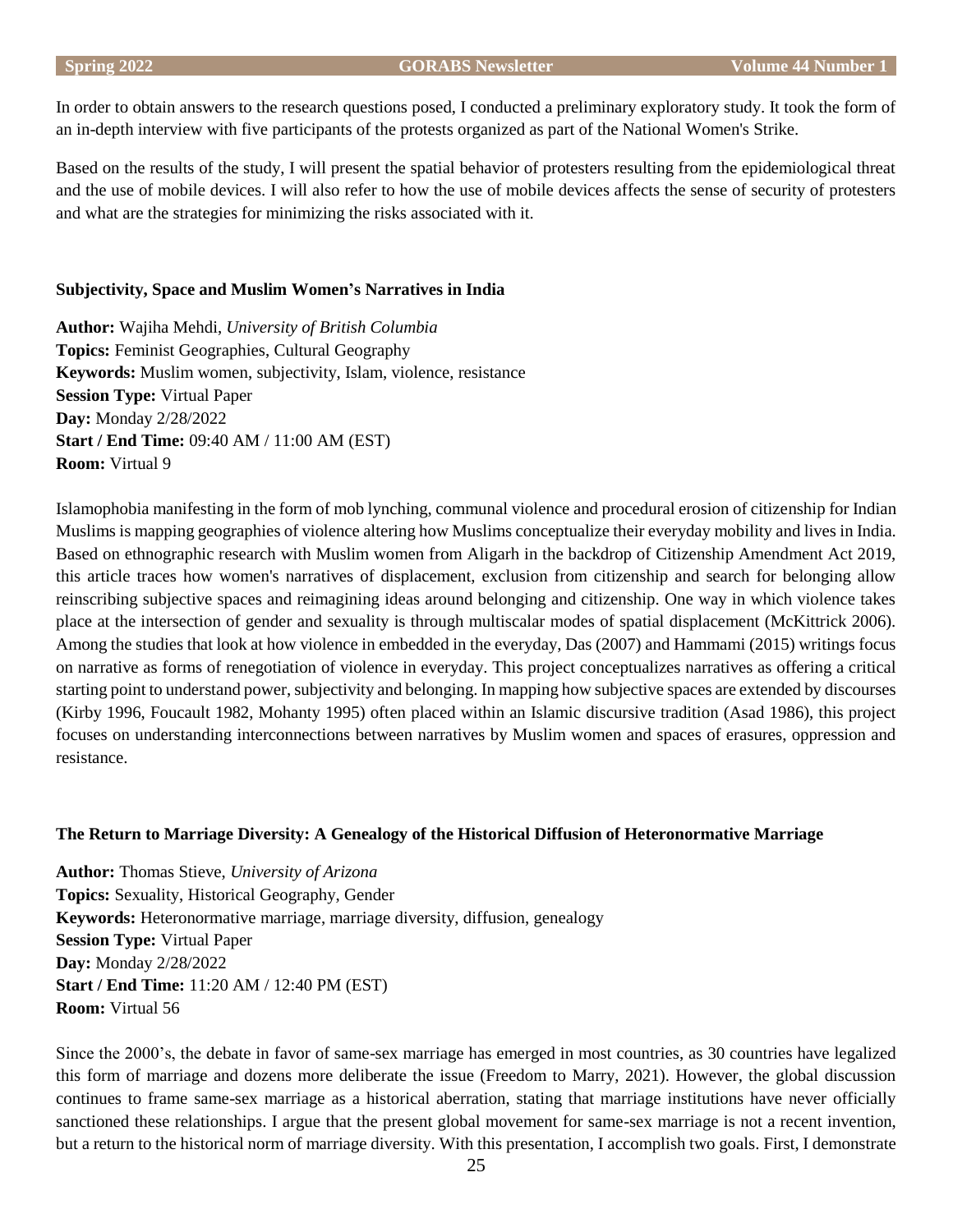how historically many cultures worldwide accepted marriage diversity by allowing different forms of gender and same-sex unions within this institution. Second, I analyze the process by which marriage based exclusively on unions of people of the opposite-sex diffused from the Holy Land thousands of years ago replaced much of this diversity. By conducting a geographic investigation of its cultural diffusion, I emphasize how heteronormative marriage diffused throughout the world through the Abrahamic religions of Judaism, Christianity and Islam, as well as the socio-economic impact of Western colonialism. Changing governmental, religious and educational structures during this process dramatically transformed local societies and marriage institutions, forcibly aligning them with cultural heteronormativity. Local marriage diversity, such as simultaneous maintenance of a legal same-sex union along with an opposite-sex marriage in the Roman Empire, marriages with third and fourth genders among tribes in the Americas, and female same-sex marriages in Africa, were eliminated and knowledge of them suppressed.

# **Re-Placing Theological Knowledge Production**

**Author:** Emma Lietz Bilecky, *Princeton Theological Seminary* **Topics:** Agricultural Geography, Religion and Belief Systems, Soils **Keywords:** Food and faith, land use, soil care, religion and geography **Session Type:** Virtual Paper **Day:** Monday 2/28/2022 **Start / End Time:** 05:20 PM / 06:40 PM (EST) **Room:** Virtual 4

The Farminary at Princeton Theological Seminary is one of several farm-based programs housed at theological institutions, seminaries or divinity schools, and among a growing number of religious, or faith-based, organic and/or regenerative farms emerging from diverse faith traditions and within what is sometimes called the "food and faith" movement (Treyz & Lietz Bilecky 2021). As a "living lab," the Farminary is a site of theological and agricultural knowledge production, where agricultural space, wisdom and praxis are shaped and informed by scriptural texts and ecumenical traditions. Additionally, the program seeks to train and equip students to implement similar projects focused on food production on under-utilized land owned by religious organizations, a vast asset for supporting many kinds of community-based initiatives, revitalization, or to meet land access needs for under-resourced growers. While the Farminary has demonstrated commitment to building local, regional and institutional partnerships within the food and faith landscape and developed novel ways of thinking and caring with damaged and degraded soils (Puig de la Bellacasa 2014, Krzywosynska 2020), as both a form of and resource for chaplaincy (ministerial work at the nexus of life and death), I discuss limitations in pedagogy and scalability traceable to its disciplinary identity. I ask what questions and futures theological inquiry makes possible in and through food production. I suggest resources and practices that might guide these living labs in land use decision-making, as they seek to repair both physical landscapes and the theological language that has shaped them.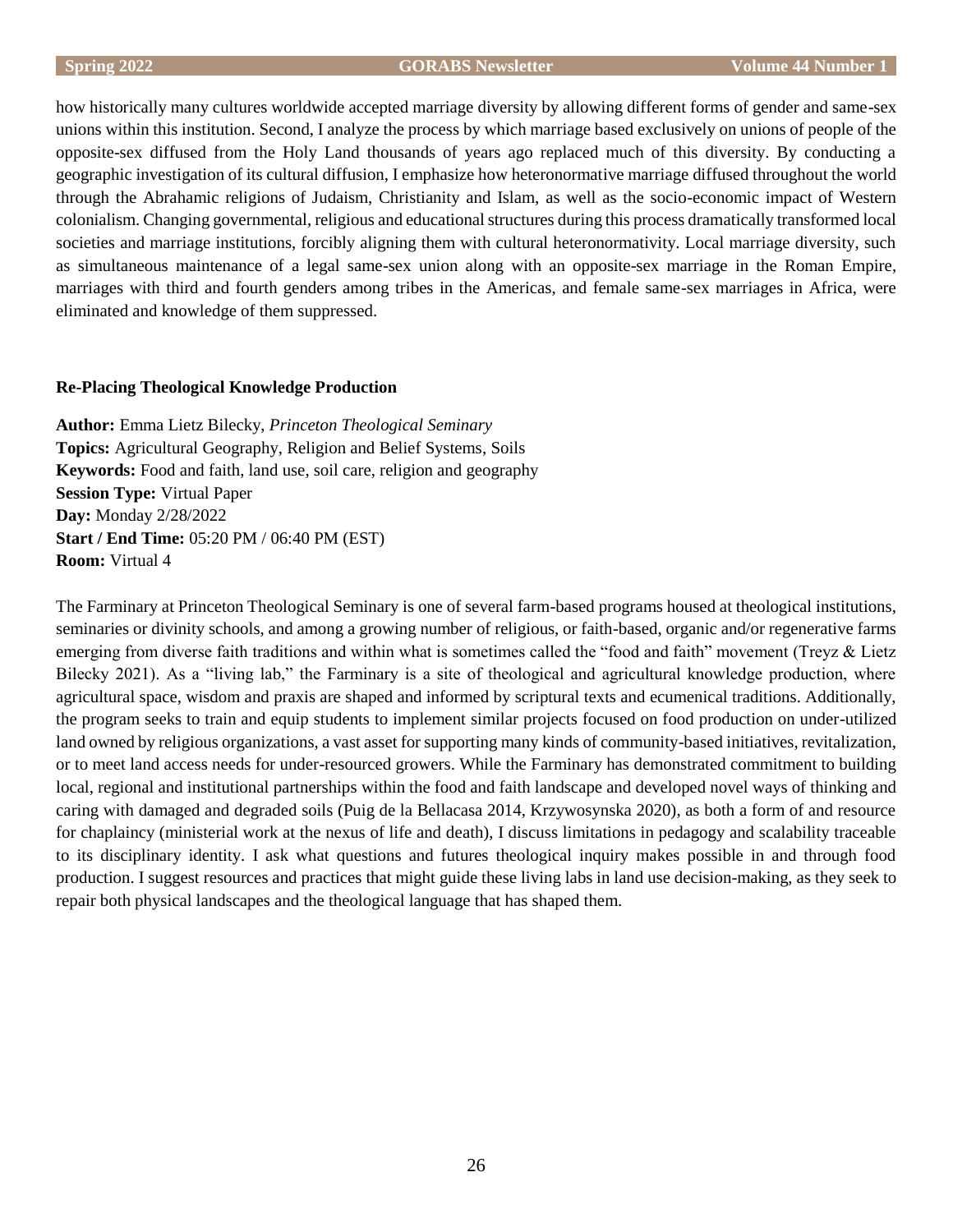# **The Pagoda of the Gods: A Case for Indigenous Karen sacred sites as Special Cultural Zones along Thailand's borders**

**Authors:** Lilly Zeitler, *Penn State University*; Suwichan Patthanaphraiwan, *Srinakharinwirot University*; Benjamin Fairfield, *East-West Center*

**Topics:** Indigenous Peoples, Cultural and Political Ecology, Asia

**Keywords:** Indigenous co-management, Indigenous rights, Indigenous culture, state-Indigenous relations, displacement, settler colonialism, political ecology, cultural ecology, territoriality, polycentric governance, relational ontologies, spirituality, nature-culture binaries, nature-society dichotomies, Special Economic Zones, capital, neoliberal, natural resource management, common pool resource management, the commons, forest enclosures, exclusionary forest policy, participatory mapping, participatory action research **Session Type:** Virtual Paper

**Day:** Monday 2/28/2022 **Start / End Time:** 05:20 PM / 06:40 PM (EST) **Room:** Virtual 32

Indigenous co-management strategies are increasingly nested into state policies and institutions and within polycentric governance models to cultivate an enabling environment for Indigenous rights and culture. Indigenous Karen activists in Thailand are advocating for the integration of co-management strategies in the forestry and natural resource management sectors through the designation of 'Special Cultural Zones.' The Thai government, aiming to bolster trade and investments, has instead designated 10 Special Economic Zones (SEZs), without acknowledging the pre-existence of Indigenous peoples and lands. Our participatory mapping exposes the spatial conflicts between Indigenous and state actors' claims to and conceptualizations of place in these border regions. SEZs intersect with sites of notable cultural significance, such as Kho Pho Lu (Pagoda of the Gods), a sacred site for Indigenous Karen in the Mae Sod/Tak region. Through detailed ethnographic and interview findings, we celebrate the resilience of these sacred sites and embedded ritualistic place-making practices that have persisted despite a historical legacy of settler colonialism and Indigenous displacement. Our case study contributes to understandings of Indigenous relational ontologies, which dissolve the nature-culture binaries that are used to justify neoliberal prioritizations of economic capital. We question assumptions underpinning the uneven valuation of economic, natural, social and cultural capital, and propose the adoption of 'Special Cultural Zones' to promote Indigenous well-being and the preservation of biocultural diversity. We hope to ignite a new valuation system for Indigenous Karen territories that expand from myopic fixations on economic capital to encompass cultural capital and the spiritual dimensions of culture.

# **Crafting Black Ecologies 1: Makings**

**Theme:** Climate Justice **Sponsor Groups:** Black Geographies Specialty Group, Latinx Geographies Specialty Group **Organizer and Chair:** Naya Jones, *University of California Santa Cruz* **Session Type:** Virtual Panel **Day:** Tuesday 3/1/2022 **Start / End Time:** 11:20 AM / 12:40 PM (EST) **Room:** Virtual 2

How has crafting been a site of Black ecological knowledge(s)? How has the making and use of everyday tools, art, sacred and ritual objects, and material structures not only required ecological knowledge but cultivated the same? For this panel conversation, we approach these questions from the crossroads of black ecologies, critical studies of craft and material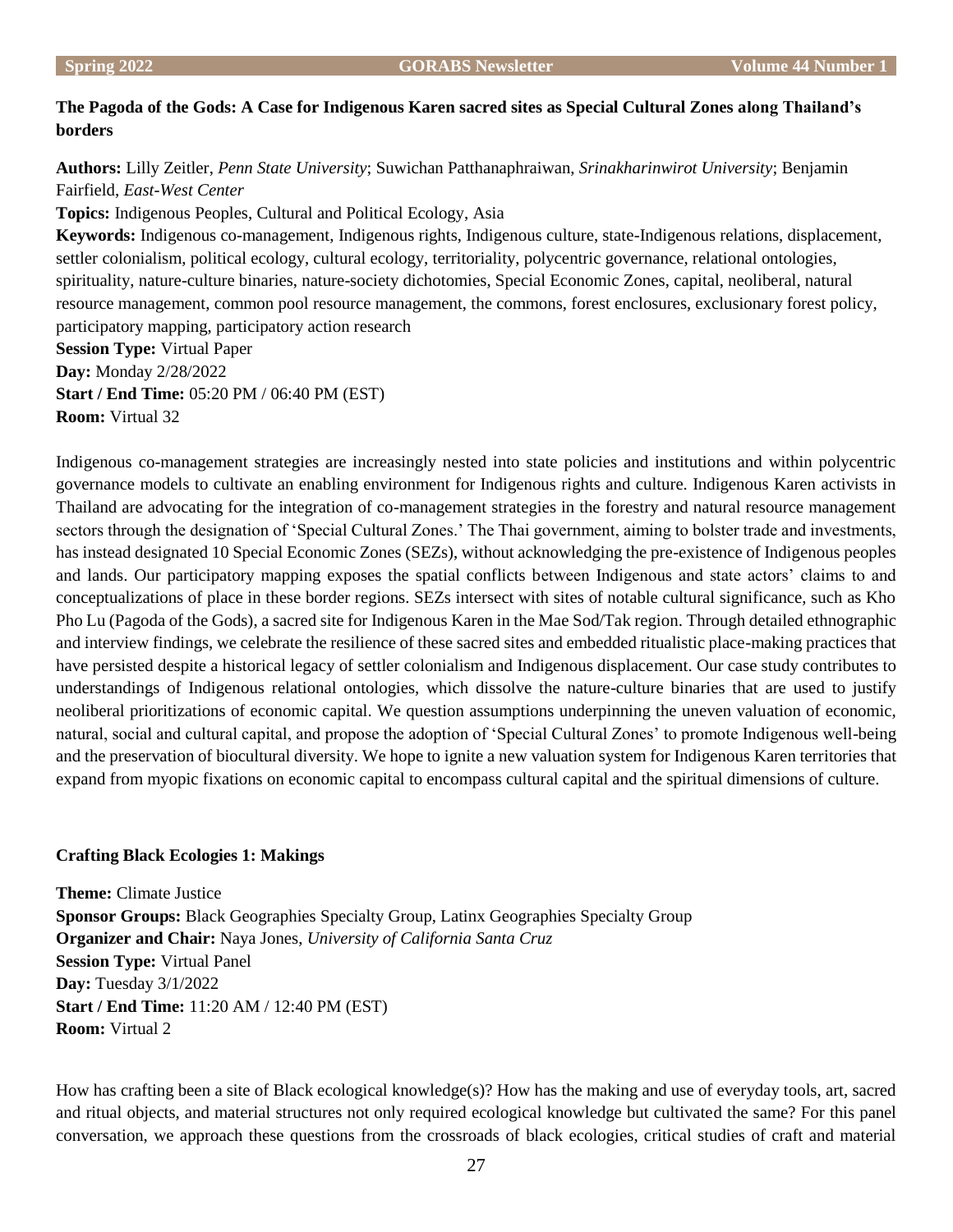culture, and art-based methods. Inspired by recent articulations of craft in broad terms, we understand craft in its more conventional definition, such as applying and learning skills through manual and/or embodied manufacture, such as quilting, as well as digital craft, architecture, and the (re)making of material landscapes (Editors 2017). We seek to approach Black material culture beyond essentialist readings of blackness, retentions (alone), and place. What are the implications of environmental injustice and climate change for land, plants, and other life that render Black craft possible? What are possibilities, given the intimate relationships that Black material culture often maintains with "more-than-human" life, including ways of knowing that understand nature as agentic? We are also deeply interested in how we come to this work. Many of our panelists are Black artist-scholars, makers, or critical planners who bridge theory and practice. We explore what possibilities emerge - in theory, method, and practice - from approaching black ecologies through a critical frame of craft and material culture.

# *Panelists:*

Jennifer Steverson, *Independent Scholar & Multimedia Artist*; Ayana Omilade Flewellen, *University of California Riverside*; Ayana Omilade Flewellen, *University of California Riverside*; Morgan Vickers, *University of California Berkeley*

# **Crafting Black Ecologies 2: Landscapes**

**Theme:** Climate Justice **Sponsor Groups:** Black Geographies Specialty Group, Latinx Geographies Specialty Group **Organizer and Chair:** Naya Jones, *University of California Santa Cruz* **Session Type:** Virtual Panel **Day:** Tuesday 3/1/2022 **Start / End Time:** 2:00 PM / 3:20 PM (EST) **Room:** Virtual 15

How has crafting been a site of Black ecological knowledge(s)? How has the making and use of everyday tools, art, sacred and ritual objects, and material structures not only required ecological knowledge but cultivated the same? For this panel conversation, we approach these questions from the crossroads of black ecologies, critical studies of craft and material culture, and art-based methods. Inspired by recent articulations of craft in broad terms, we understand craft in its more conventional definition, such as applying and learning skills through manual and/or embodied manufacture, such as quilting, as well as digital craft, architecture, and the (re)making of material landscapes (Editors 2017). We seek to approach Black material culture beyond essentialist readings of blackness, retentions (alone), and place. What are the implications of environmental injustice and climate change for land, plants, and other life that render Black craft possible? What are possibilities, given the intimate relationships that Black material culture often maintains with "more-than-human" life, including ways of knowing that understand nature as agentic? We are also deeply interested in how we come to this work. Many of our panelists are Black artist-scholars, makers, or critical planners who bridge theory and practice. We explore what possibilities emerge - in theory, method, and practice - from approaching black ecologies through a critical frame of craft and material culture.

# *Panelists:*

Danielle Purifoy, *The University of North Carolina at Chapel Hill*; shah noor hussein, *University of California Santa Cruz*; Jennifer Blanks, *Texas A&M University*; Tianna Bruno, *University of Texas at Austin*; Danicia Malone, *Temple University*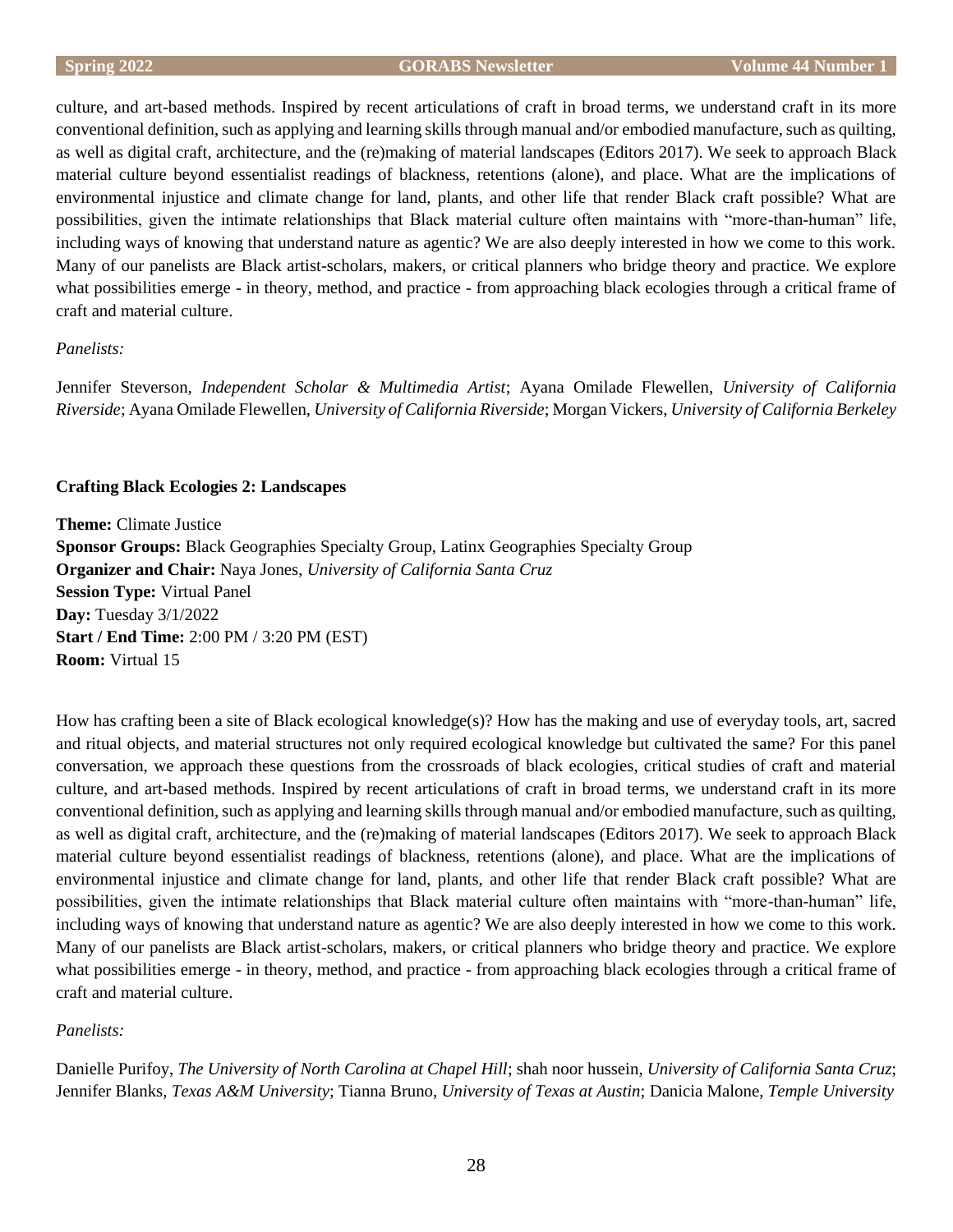# **Minutes from GORABS Annual Business Meeting, April 2021**

*The annual business meeting of the Geography of Religions and Belief Systems (GORABS) specialty group of the Association of American Geographers (AAG) was held virtually on Friday April 9, 2021, 6:15–7:30 PM (ET)*

*Present: Vincent Artman (VA), Chair; Max Samson (MS), Secretary & Vice-Chair; Ed Davis (ED), Ordinary Board Member; Steven Silvern (SS), Ordinary Board Member; Briana Meier (BM), Ordinary Board Member; Deondre Smiles (DS), Ordinary Board Member*

*Apologies: Nathan Burtch (NB), Assistant Secretary; David Butler (DB), Immediate Past Chair*

*Minutes recorded by Max Samson*

# **I. Introduction by VA**

- Thank you to everyone for being here.
- Thank you to ED and SS for putting together the session on their book *Religion, Sustainability & Place: Moral Geographies of the Anthropocene*, and also to BM for speaking as part of it.

# **II. VA's feedback from the Chairs Meeting**

- This year there are 963 sessions, 2,933 abstracts, and 5,019 participants. Considering that 7,000 to 8,000 sounds like the typical number of participants, attendance is down, but not drastically.
- There are going to be some new criteria for determining the "health" of specialty groups or for petitioning for new groups to be created, but the AAG have been quite vague about this so far, so we will need to keep our ears to the ground. It sounds like having 100 members will be something they are looking for, although this may not be a hard limit. We have somewhere around 84 members according to the AAG website, but in reality we are probably somewhere in the 70s, so this requirement may not be great news for us. However, we do a good job of providing annual reports (it sounds like a lot of specialty groups do not) and in terms of our health, we are active in organizing sessions and fieldtrips and on occasion giving out awards, so we should have nothing to worry about, as these are other aspects the AAG are considering. There were some questions as to what these new criteria will mean for smaller groups; the AAG said they are not meant to be punitive or prescriptive, but rather a dialogue whereby we discuss what we can all do better.
- The AAG will also be introducing a new AAG database and platforms. There will be a new website that is single sign-on as opposed to materials being spread across a number of places. A new web portal should make transactions easier, and there will be more members-only material. This should all be rolled out over the next few months.
- There will be no more limits on how many specialty groups a member can join.
- There sounds like there will be more opportunities for enrichment funds for 2022 for keynote and plenary speakers. More information will be provided in the future; again the situation is a little vague at the moment.
- There are lots of new sponsorships coming to the AAG experience soon, with the new digital platform.
- There will be more funding for COVID rapid-relief programs, to increase eligibility, collect more data and help departments do more recruitment and retention, even if the details are still quite vague.
- A revised statement of ethics is coming out soon.
- The AAG is being held in New York next year, and earlier than usual.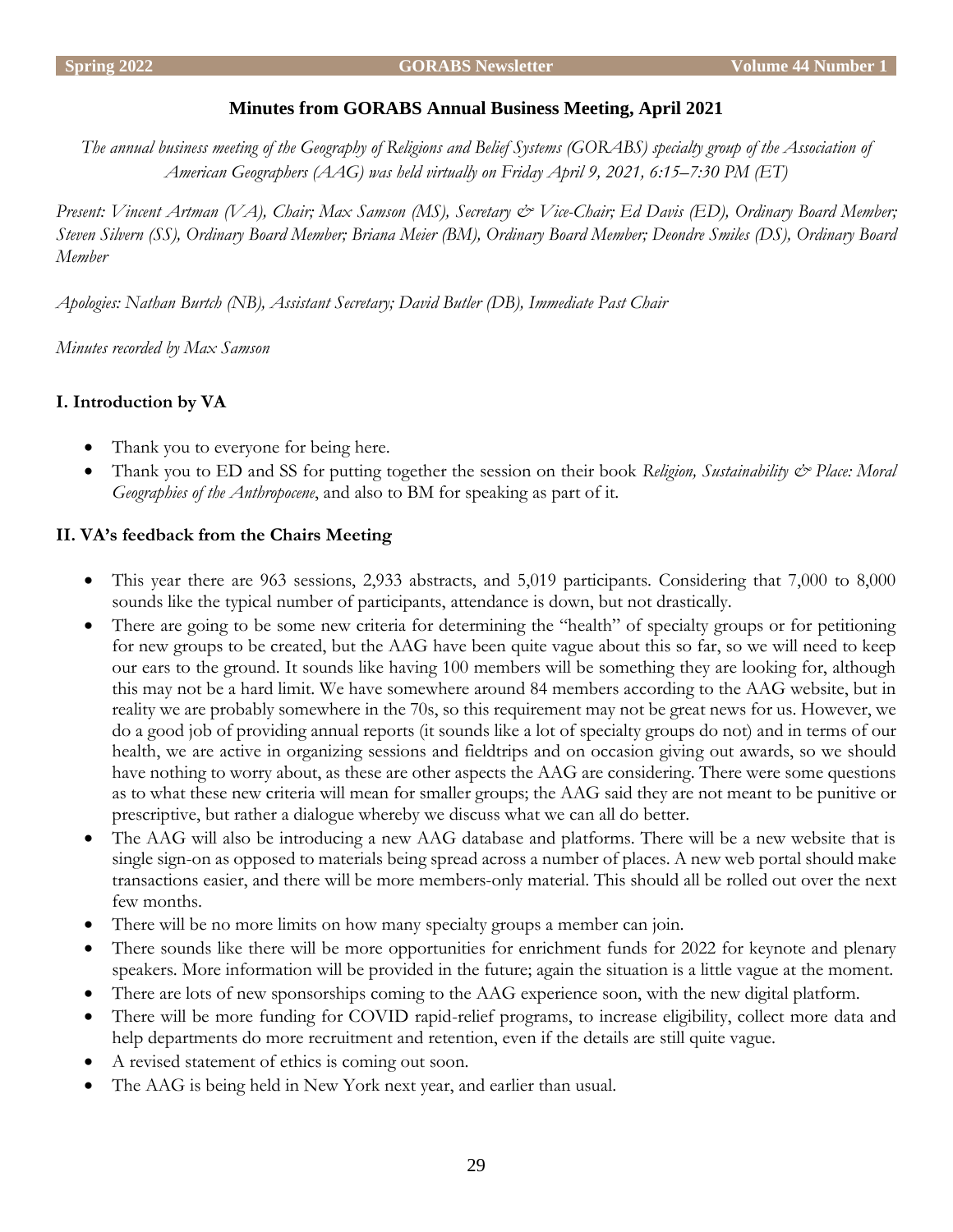# **III. Elections**

- We discussed what to do with respect to board members' terms, including VA, MS and NB, at our meeting last week. VA asks if the attendees would like to shuffle the positions. ED expresses a willingness to change them around. VA and MS are happy either way, and NB had expressed willingness just to serve. ED reminds that DB suggested keeping the positions as they are in this challenging year, and so proposes keeping the positions the same for this year. SS seconds the motion.
- VA: Our treasurer David Rutherford is not here today but we have not spent any money since two years ago, as we have not given any awards and Ken Foote did not seek any honorarium for the annual lecture.

# **IV. Awards and related activity**

- VA: With awards being important according to the Chairs Meeting, we do need to make sure to give awards in the coming years. Part of the issue was that fewer papers were submitted this year and we advertised less than usual in any case. Therefore, a priority for us as a group is to spread the word, especially as there were a lot of religion-related papers and sessions that took place this year and yet did not have the GORABS affiliation. We need to get those folks into our sessions and into our award programs, and into our business meetings for that matter. With the AAG getting stricter about specialty groups, we need to bring them into our sphere of influence. We can see that questions of religion have a lot of relevance to geography and there is serious geographical work being done on these issues, but we need to build more bridges to embrace these researchers and their work. Ken Foote's annual lecture was well-attended and there are some very big names in geography who do related work, but there seems to be some sort of barrier in how the geographies of religion are perceived. ED and SS had the only GORABS session this year.
- ED notes that the challenge seems to be that we are perceived as a subunit, whereas urban or cultural geography, for instance, are perceived as bigger groups, and lots of people seem to just become part of those groups.
- SS asks whether the AAG is able to advertise our awards and so forth to graduate programs. VA responds that this can only be done through reaching out to the AAG Knowledge Communities, but this is a very timeconsuming process, even if it works. There is not a single button and in many cases it is just a matter of emailing each of the chairs of the committees and asking them to relay the information.
- VA asks DS as Chair of the Indigenous Peoples specialty groups for insights. DS agrees that AAG meetings are generally very vague, and suggests that finding time to meet and have food together, even virtually rather than in person, can be helpful in order to participate in more extensive conversations. Curating a session together and providing a safe space for people to share their work would be a good way forward. The Indigenous Peoples specialty group have banded together with a few other specialty groups in recent years, are discussing questions regarding diversity, have grown closer together, and are now collaborating a lot and promoting each other's sessions. VA has been retweeting the Indigenous Peoples specialty group's posts and we are seeking to increase our collaboration.
- ED notes that this is what we were talking about last year: contacting people far in advance and looking to find partnerships. It seems like there is a higher percentage of sessions grouped by the AAG this year, perhaps because individuals submitted their papers without doing so as part of a specific session.
- VA agrees that we need to reach out and be active, rather than hoping that someone else will contact us, which happens sometimes, but is an unreliable "strategy," especially considering the lack of Sopher and Zelinsky nominees. We also need to emphasize that we are not the same as the Bible specialty group, actually being much broader, being about belief systems widely construed. We are a very big tent and people should feel very welcome coming to us, proposing ideas or agreeing to work with us. It seems like we are fighting against a perception of who we are and what we do.